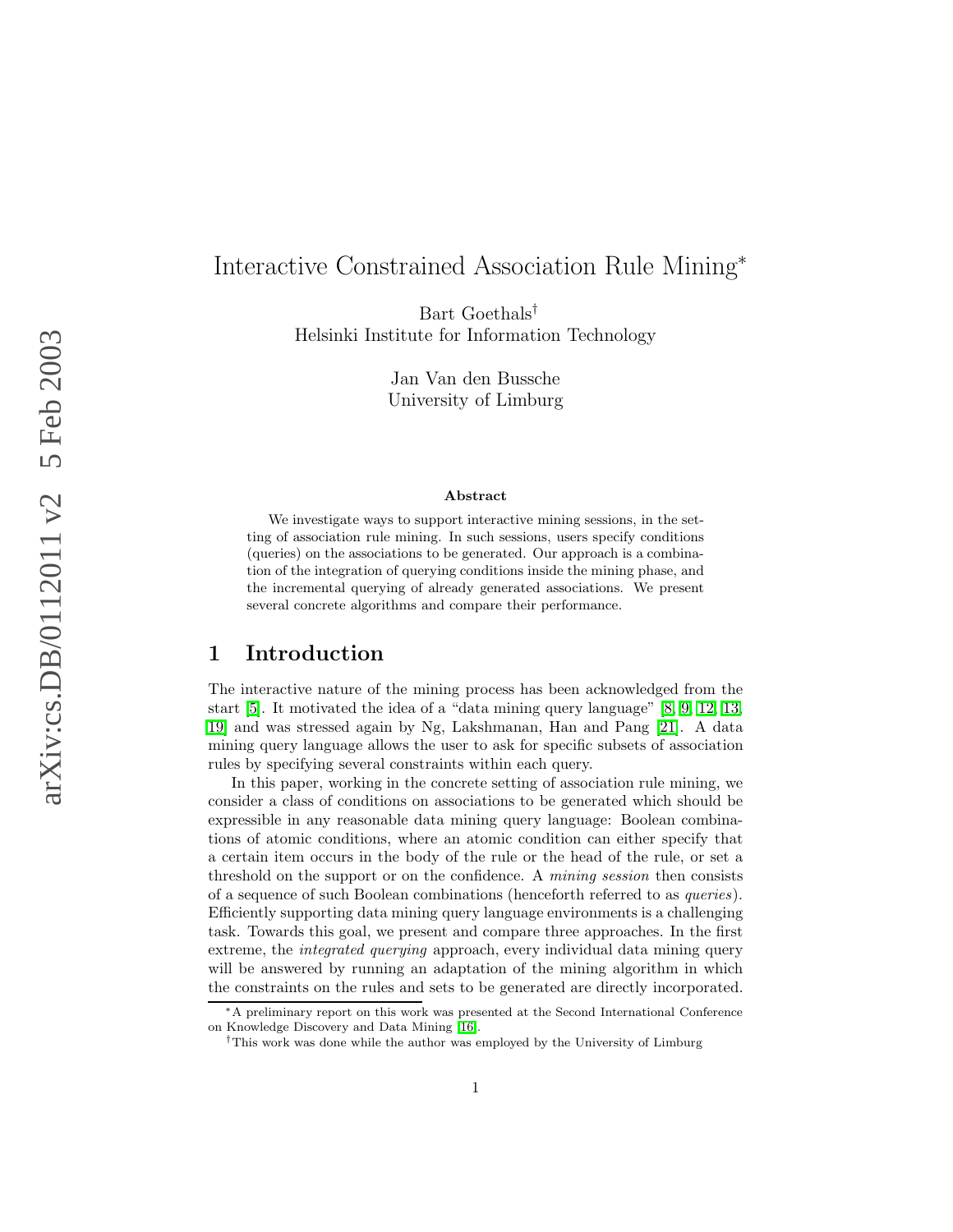The second extreme, the *post-processing* approach, first mines as much associations as possible, by performing one major, global mining operation. After this relatively expensive operation, the actual data mining queries issued by the user then amount to standard lookups in the set of materialized associations. A third approach, the *incremental querying* approach, combines the advantages of both previous approaches.

#### 1.1 Our contributions

We present the first algorithm to support interactive mining sessions efficiently. We measure efficiency in terms of the total number of itemsets that are generated, but do not satisfy the query, and the number of scans over the database that have to be performed. Specifically, our results are the following:

- 1. Although our results show significant improvements of performance, we will also show that exploiting constraints is not always the best solution. More specifically, if mining without constraints is feasible to begin with, then the presented post-processing approach will eventually outperform integrated querying.
- 2. The querying achieved by exploiting the constraints is optimal, in the sense that it never generates an itemset that could give rise to a rule that does not satisfy the query, apart from the minimal support and confidence thresholds. Therefore, the number of generated itemsets during the execution of a query, becomes proportional to the strength of the constraints in the query: the more specific the query, the faster its execution.
- 3. Not only is the number of passes trough the database reduced, but also the size of the database itself, again proportionally to the strength of the constraints in the query.
- 4. A generated itemset will, within a session, never be regenerated as a candidate itemset: results of earlier queries are reused when answering a new query.

This paper is further organized as follows. Section [2](#page-1-0) gives an overview of related work on constrained mining. In Section [4,](#page-4-0) we present a way of incorporating query-constraints inside a frequent set mining algorithm. In Section [5,](#page-11-0) we discuss ways of supporting interactive mining sessions. We conclude the paper in Section [6.](#page-15-0)

# <span id="page-1-0"></span>2 Related Work

The idea that queries can be integrated in the mining algorithm was initially launched by Srikant, Vu, and Agrawal [\[25\]](#page-20-2), who considered queries that are Boolean expressions over the presence or absence of certain items in the rules.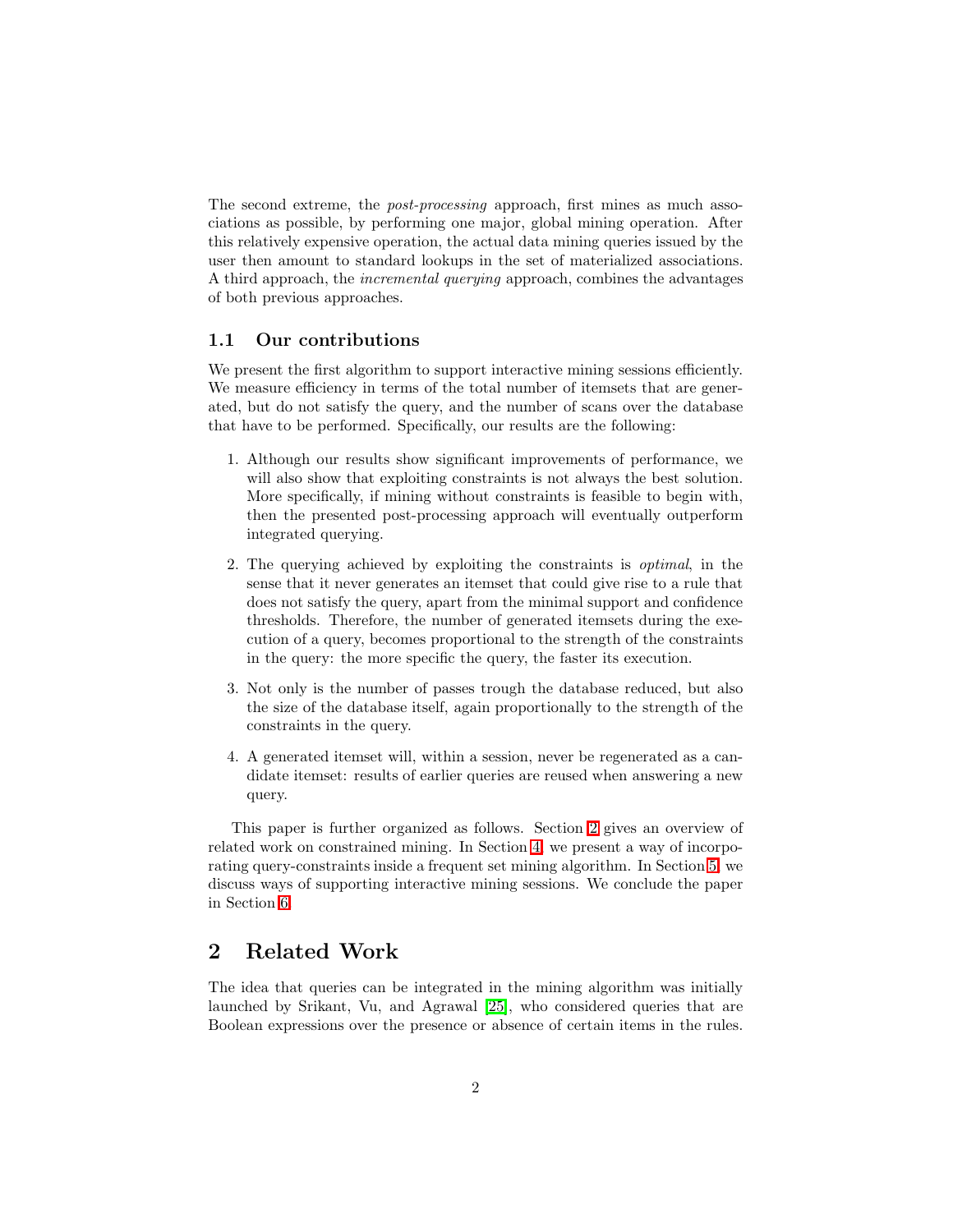Queries specifically as bodies or heads were not discussed. The authors considered three different approaches to the problem. The proposed algorithms are not optimal: they generate and test several itemsets that do not satisfy the query, and their optimizations also do not always become more efficient for more specific queries.

Also Lakshmanan, Ng, Han and Pang worked on the integration of constraints on itemsets in mining, considering conjunctions of conditions on itemsets such as those considered here, as well as others (arbitrary Boolean combinations were not discussed) [\[18,](#page-20-3) [21\]](#page-20-1). Of the various strategies for the so-called "CAP" algorithm they present, the one that can handle the queries considered in the present paper is their "strategy II". Again, this strategy generates and tests itemsets that do not satisfy the query. Also, their algorithms implement a rule-query by separately mining for possible heads and for possible bodies, while we tightly couple the querying of rules with the querying of sets. This work has also been further studied by Pei, Han and Lakshmanan [\[22,](#page-20-4) [23\]](#page-20-5), and employed within the FPgrowth algorithm.

Still other work focused on other kinds of constraints over association rules and frequent sets, such as correlation [\[7\]](#page-19-5), and improvement [\[15\]](#page-19-6). These and other statistical measures of interestingness will not be discussed in this paper.

All previously mentioned works do not discuss the reuse of results acquired from earlier queries within a session. Nag et al. proposed the use of a knowledge cache for this purpose [\[20\]](#page-20-6). Several caching strategies were studied for different cache sizes. However, their work only considers mining sessions of queries where only constraints on the support of the itemsets are allowed. No solutions were provided for other constraints like those studied in this paper. Also Jeudy and Boulicaut have studied the use of a knowledge cache for finding a condensed representation of all itemsets, based on the concept of free sets [\[14\]](#page-19-7).

# 3 Review of the Apriori algorithm

As introduced by Agrawal et al. [\[1\]](#page-18-1), the association rule mining problem can be described as follows: we are given a set of items  $\mathcal I$  and a database  $\mathcal D$  of subsets of  $\mathcal I$  called transactions. An association rule is an expression of the form  $B \Rightarrow H$ , where B and H are sets of items (itemsets). The *support* of an itemset  $I$  is the number of transactions that include  $I$ . An itemset is called frequent if its support is no less than a given minimal support threshold. An association rule is called frequent if  $B \cup H$  is frequent and it is called *confident* if the support of  $B \cup H$  divided by the support of B exceeds a given minimal confidence threshold. The goal is now to find all association rules over  $\mathcal D$  that are frequent and confident.

The standard association rule mining algorithm Apriori [\[2\]](#page-18-2) is divided in two phases: phase 1 generates all frequent itemsets with respect to the given minimal support threshold, and phase 2 generates all confident rules with respect to the given minimal confidence threshold.

Phase 1 is performed based on the observation (also called the anti-monotonicity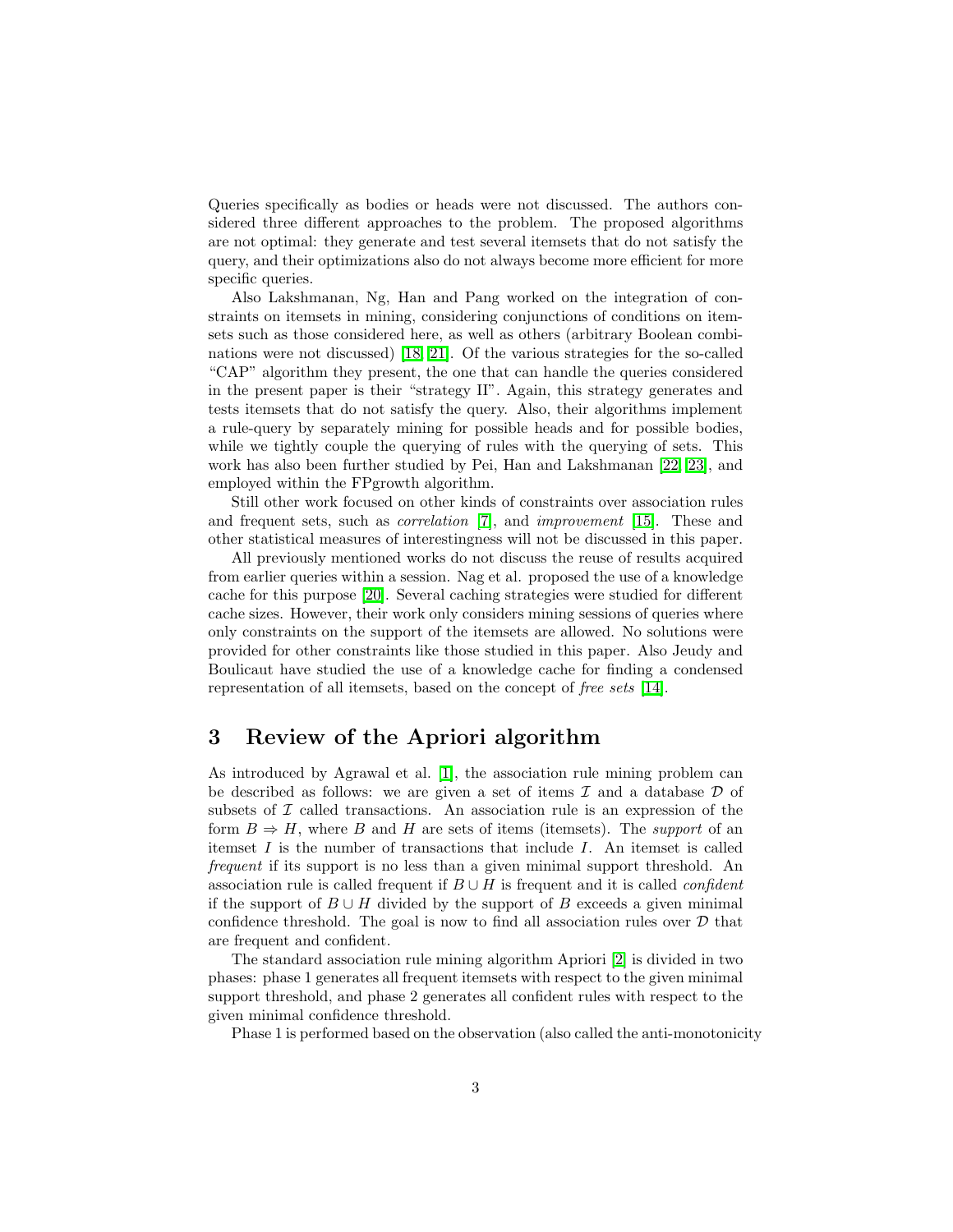property) that all supersets of an infrequent itemset are also infrequent. An itemset is thus potentially frequent, also called a candidate itemset, if its support is unknown and all of its subsets are frequent. In every step of the algorithm, all candidate itemsets are generated and their supports are then counted by performing a complete scan of the transaction database. This is repeated until no new candidate itemsets can be generated.

Phase 2 generates for every frequent itemset a set of rules by dividing the itemset in potential bodies and heads. This can be done in a similar level-wise manner as in phase 1, based on the observation that if a head-set represents a confident rule for that itemset, then all of its subsets also represent confident rules [\[24\]](#page-20-7). For example, if the itemset  $\{1, 2, 3, 4\}$  is a frequent set and  $\{1, 2\} \Rightarrow$  ${3, 4}$  is a confident rule, then  ${1, 2, 3} \Rightarrow {4}$  and  ${1, 2, 4} \Rightarrow {3}$  must also be confident. In every step within phase 2, all candidate head-sets are generated and their confidences are computed, until no new candidate head-sets can be generated. Because we do not need to access the database, phase 2 is much faster in comparison with phase 1.

The performance of Apriori-like algorithms is highly dependent of three factors:

- 1. the number of candidate patterns increases exponentially with a decreasing minimal support threshold,
- 2. the number of association rules can become very large for small confidence thresholds, and
- 3. the size of the transaction database is typically very large, such that scanning the database becomes a costly operation.

Also the length of the transactions (density of the database) plays an important role, because large transactions can result in large frequent patterns, implying a lot of candidate patterns and a lot of scans through the database. Since the introduction of the Apriori algorithm, a lot of research has been done to improve its performance by improving on one or more of these factors. Almost all improvements rely on its levelwise, bottom-up, breadth-first nature and on the anti-monotonicity property of the minimal support threshold.

Nevertheless, Han et al. presented the FPgrowth algorithm [\[10\]](#page-19-8), which uses a depth-first strategy. Although this algorithm has a very efficient counting mechanism, it suffers from two major deficiencies:

- 1. it cannot exploit the anti-monotonicity property, resulting in a lot more candidate patterns, and
- 2. although the used trie data structure somewhat compresses the transaction database, the algorithm implicitly requires the database to reside in mainmemory.

Although recent improvements have increased the performance of Apriori tremendously, the support and confidence thresholds can always be set low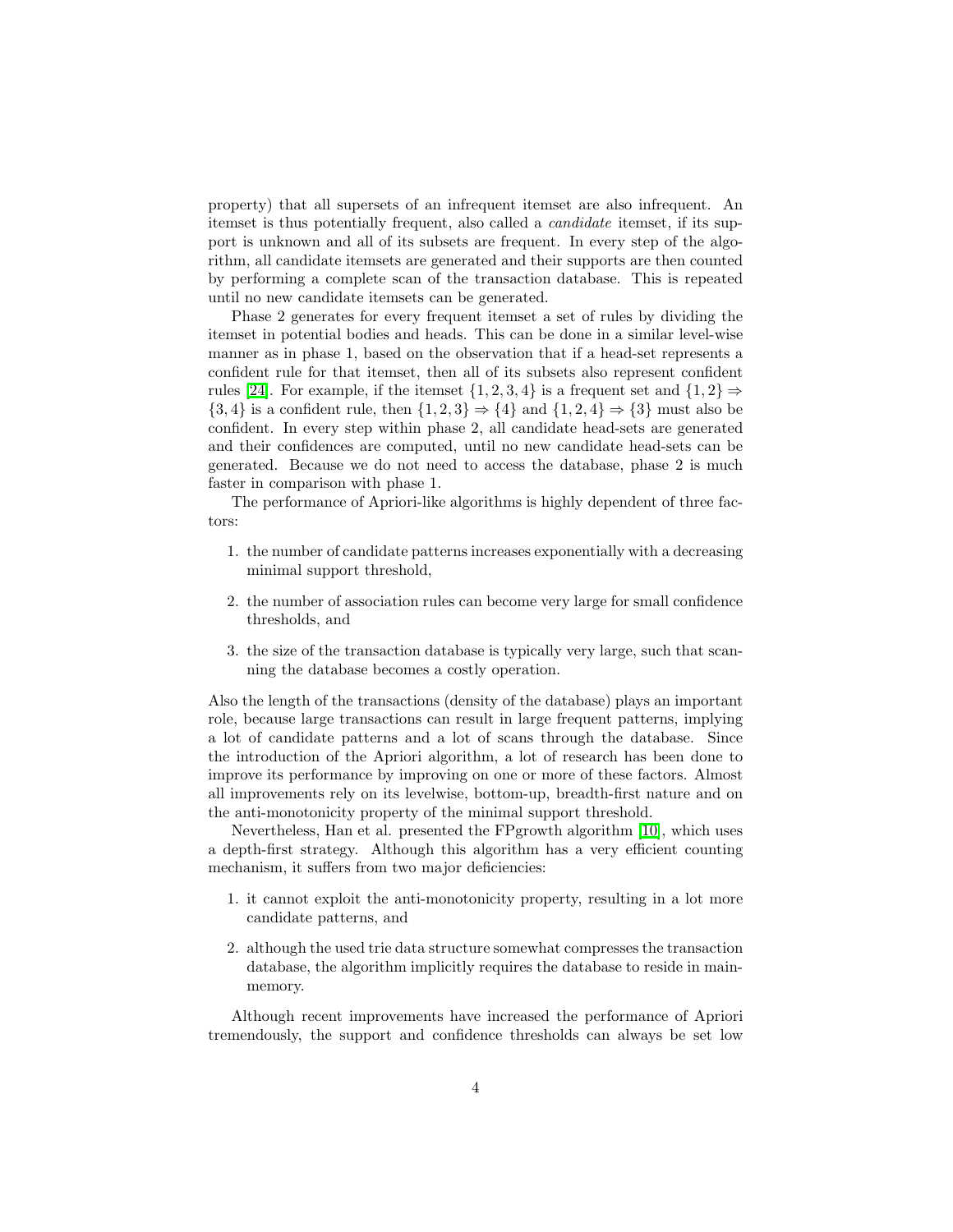enough, resulting in an exponential blowup of the number of patterns and rules. Nevertheless, such low thresholds can still reveal interesting patterns and rules, but one is not interested in all of the discovered patterns and rules, but queries out the interesting ones according to some specified constraints. Pushing these constraints as deep as possible into the mining algorithm, such that the amount of computation is proportional to what the user gets, should improve its performance and allow lower thresholds.

# <span id="page-4-0"></span>4 Exploiting Constraints

As already mentioned in the Introduction, the constraints we consider in this paper are Boolean combinations of atomic conditions. An atomic condition can either specify that a certain item i occurs in the body of the rule or the head of the rule, denoted respectively by  $Body(i)$  or  $Head(i)$ , or set a threshold on the support or on the confidence.

In this section, we explain how we can incorporate these constraints in the mining algorithm. We first consider the special case of constraints where only conjunctions of atomic conditions or their negations are allowed.

#### <span id="page-4-2"></span>4.1 Conjunctive Constraints

Let  $b_1, \ldots, b_\ell$  be the items that must be in the body by the constraint;  $b'_1, \ldots, b_\ell$  $b'_{\ell'}$  those that must not;  $h_1, \ldots, h_m$  those that must be in the head; and  $h'_1$ ,  $\ldots$ ,  $h'_{m'}$  those that must not.

Recall that an association rule  $X \Rightarrow Y$  is only generated if  $X \cup Y$  is a frequent set. Hence, we only have to generate those frequent sets that contain every  $b_i$ and  $h_i$ , plus some of the subsets of these frequent sets that can serve as bodies or heads. Therefore we will create a set-query corresponding to the rule-query, which is also a conjunctive expression, but now over the presence or absence of an item i in a frequent set, denoted by  $Set(i)$  and  $\neg Set(i)$ . We do this as follows:

- 1. For each positive literal  $Body(i)$  or  $Head(i)$  in the rule-query, add the literal  $Set(i)$  in the set-query.
- 2. If for an item i both  $\neg$ Body(i) and  $\neg$ Head(i) are in the rule-query, add the negated literal  $\neg$ Set $(i)$  to the set-query.
- 3. Add the minimal support threshold to the set-query.
- 4. All other literals in the rule-query are ignored because they do not restrict the frequent sets that must be generated.

Formally, the following is readily verified:

<span id="page-4-1"></span>**Lemma 1.** An itemset Z satisfies the set-query if and only if there exists itemsets X and Y such that  $X \cup Y = Z$  and the rule  $X \Rightarrow Y$  satisfies the rule-query, apart from the confidence threshold.  $\Box$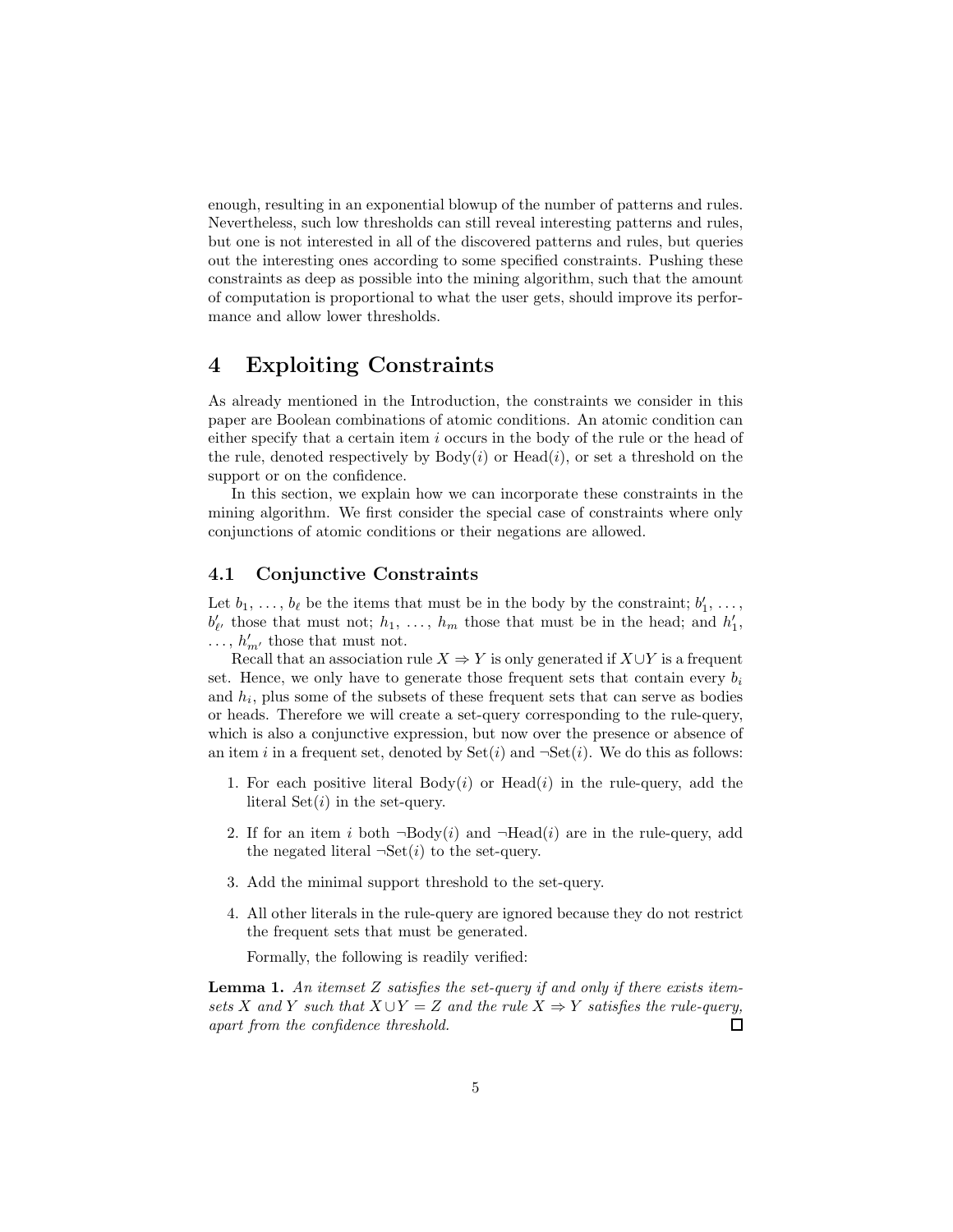So, once we have generated all sets  $Z$  satisfying the set-query, we can generate all rules satisfying the rule-query by splitting all these Z in all possible ways in a body  $X$  and a head  $Y$  such that the rule-query is satisfied. Lemma [1](#page-4-1) guarantees that this method is "sound and complete".

So, we need to explain two things:

- 1. Finding all frequent Z satisfying the set-query.
- 2. Finding, for each such  $Z$ , the frequencies of all bodies and heads  $X$  and Y such that  $X \cup Y = Z$  and  $X \Rightarrow Y$  satisfies the rule-query.

Finding the frequent sets satisfying the set-query Let  $Pos := \{i \mid$ Set(i) in set-query} and  $Neg := \{i \mid \neg Set(i) \text{ in set-query}\}\.$  Note that  $Pos =$  $\{b_1, \ldots, b_\ell, h_1, \ldots, h_m\}$ . Denote the dataset of transactions by D. We define the following derived dataset  $\mathcal{D}_0$ :

$$
\mathcal{D}_0 := \{ t - (Pos \cup Neg) \mid t \in \mathcal{D} \text{ and } Pos \subseteq t \}
$$

In other words, we ignore all transactions that are not supersets of Pos and from all transactions that are not ignored, we remove all items in Pos plus all items that are in Neg.

We observe:

<span id="page-5-0"></span>**Lemma 2.** Let p be the support threshold defined in the query. Let  $S_0$  be the set of itemsets over the new dataset  $\mathcal{D}_0$ , without any further conditions, except that their support is at least p. Let  $S$  be the set of itemsets over the original dataset  $D$  that satisfy the set-query, and whose support is also at least  $p$ . Then

$$
\mathcal{S} = \{ s \cup Pos \mid s \in \mathcal{S}_0 \}.
$$

*Proof.* To show the inclusion from left to right, consider  $Z \in \mathcal{S}$ . We show that  $s := Z - Pos$  is in  $\mathcal{S}_0$ . Thereto, it suffices to establish an injection  $t \mapsto t_0$  from the transactions  $t$  in the support set of  $Z$  in  $D$  (i.e., the set of all transactions in D containing Z) into the transactions  $t_0$  in the support set of s in  $\mathcal{D}_0$ .

Let t be in  $\mathcal D$  and containing Z. Since Z satisfies the set-query, Z contains Pos, and hence t contains Pos as well. Thus,  $t_0 := t-(Pos\cup Neg)$  is in  $\mathcal{D}_0$ . Since  $Z \cap Neg = \emptyset$  (again because Z satisfies the set-query),  $t_0$  contains  $Z - Pos = s$ . Hence,  $t_0$  is in the support set of s in  $\mathcal{D}_0$ , as desired.

To show the inclusion from right to left, consider  $s \in \mathcal{S}_0$ . We show that  $Z := s \cup Pos$  is in S. Thereto, it suffices to establish an injection  $t_0 \mapsto t$  from the transactions  $t_0$  in the support set of s in  $\mathcal{D}_0$  into the transactions t in the support set of  $Z$  in  $\mathcal{D}$ .

Let  $t_0$  be in  $\mathcal{D}_0$  and containing s. Obviously, a transaction  $t \in \mathcal{D}$  exists, such that  $t_0 \cup Pos \subseteq t - Neg \subseteq t$ . Since t contains  $s \cup Pos$ , it is in the support set of  $Z$  in  $D$ , as desired. □

We can thus perform any frequent set generation algorithm, using only  $\mathcal{D}_0$ instead of  $D$ . Note that the number of transactions in  $\mathcal{D}_0$  is exactly the support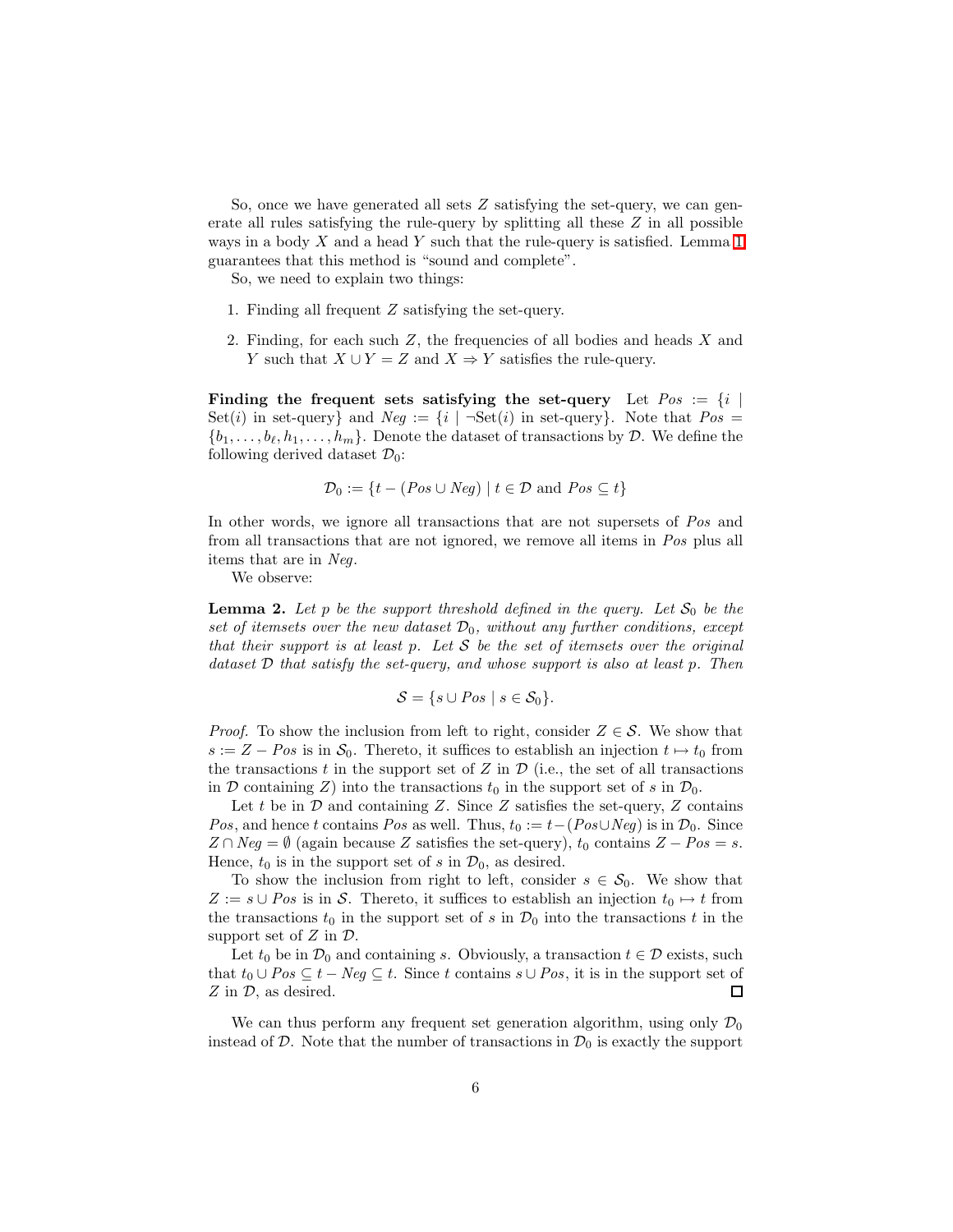of  $Pos$  in  $D$ . Also, the search space of all itemsets is halved for every item in Pos ∪ Neg. In practice, the search space of all frequent itemsets is at least halved for every item in Pos and at most halved for every item in Neg. Still put differently: we are mining in a world where itemsets that do not satisfy the query simply do not exist. The correctness and optimality of our method is thus automatically guaranteed.

Note however that now an itemset I, actually represents the itemset  $I \cup Pos!$ We thus head-start with a lead of  $k$ , where  $k$  is the cardinality of  $Pos$ , in comparison with standard, non-constrained mining.

Finding the frequencies of bodies and heads We now have all frequent sets containing every  $b_i$  and  $h_i$ , from which rules that satisfy the rule-query can be generated. Recall that in the standard association rule mining algorithm rules are generated by taking every item in a frequent set as a head and the others as body. All heads that result in a confident rule, with respect to the minimal confidence threshold, can then be combined to generate more general rules. But, because we now only want rules that satisfy the query, a head must always be a superset of  $\{h_1, \ldots, h_m\}$  and may not include any of the  $h'_i$  and  $b_i$  (the latter because bodies and heads of rules are disjoint). In this way, we head-start with a lead of m. Similarly, a body must always be a superset of  $\{b_1, \ldots, b_\ell\}$  and may not include any of the  $b'_i$  and  $h_i$ .

The following lemma (which follows immediately from Lemma [2\)](#page-5-0) tells us that these potential heads and bodies are already present, albeit implicitly, in  $S_0$ :

**Lemma 3.** Let  $S_0$  be as in Lemma [2.](#page-5-0) Let  $\mathcal{B}(\mathcal{H})$  be the set of bodies (heads) of those association rules over  $D$  that satisfy the rule-query. Then

$$
\mathcal{B} = \{s \cup \{b_1, \ldots, b_\ell\} \mid s \in \mathcal{S}_0 \text{ and } s \cap \{b'_1, \ldots, b'_{\ell'}, h_1, \ldots, h_m\} = \emptyset\}
$$

and

$$
\mathcal{H} = \{s \cup \{h_1, \ldots, h_m\} \mid s \in \mathcal{S}_0 \text{ and } s \cap \{h'_1, \ldots, h'_{m'} b_1, \ldots, b_\ell\} = \emptyset\}.
$$

So, for the potential bodies (heads), we use, in  $S_0$ , all sets that do not include any of the  $b'_i$  and  $h_i$   $(h'_i$  and  $b_i)$ , and add all  $b_i$   $(h_i)$ . Hence, all we have to do is to determine the frequencies of these subsets by performing one additional scan trough the dataset. (We do not necessarily yet have these frequencies because these sets do not contain either items  $b_i$  or  $h_i$ , while we ignored transactions that did not contain all items  $b_i$  and  $h_i$ .)

Each generated itemset can thus have up to three different "personalities:"

- 1. A frequent set that satisfies the set-query;
- 2. A frequent set that can act as body of a rule that satisfies the rule-query;
- 3. A frequent set that can act as head of a rule that satisfies the rule-query.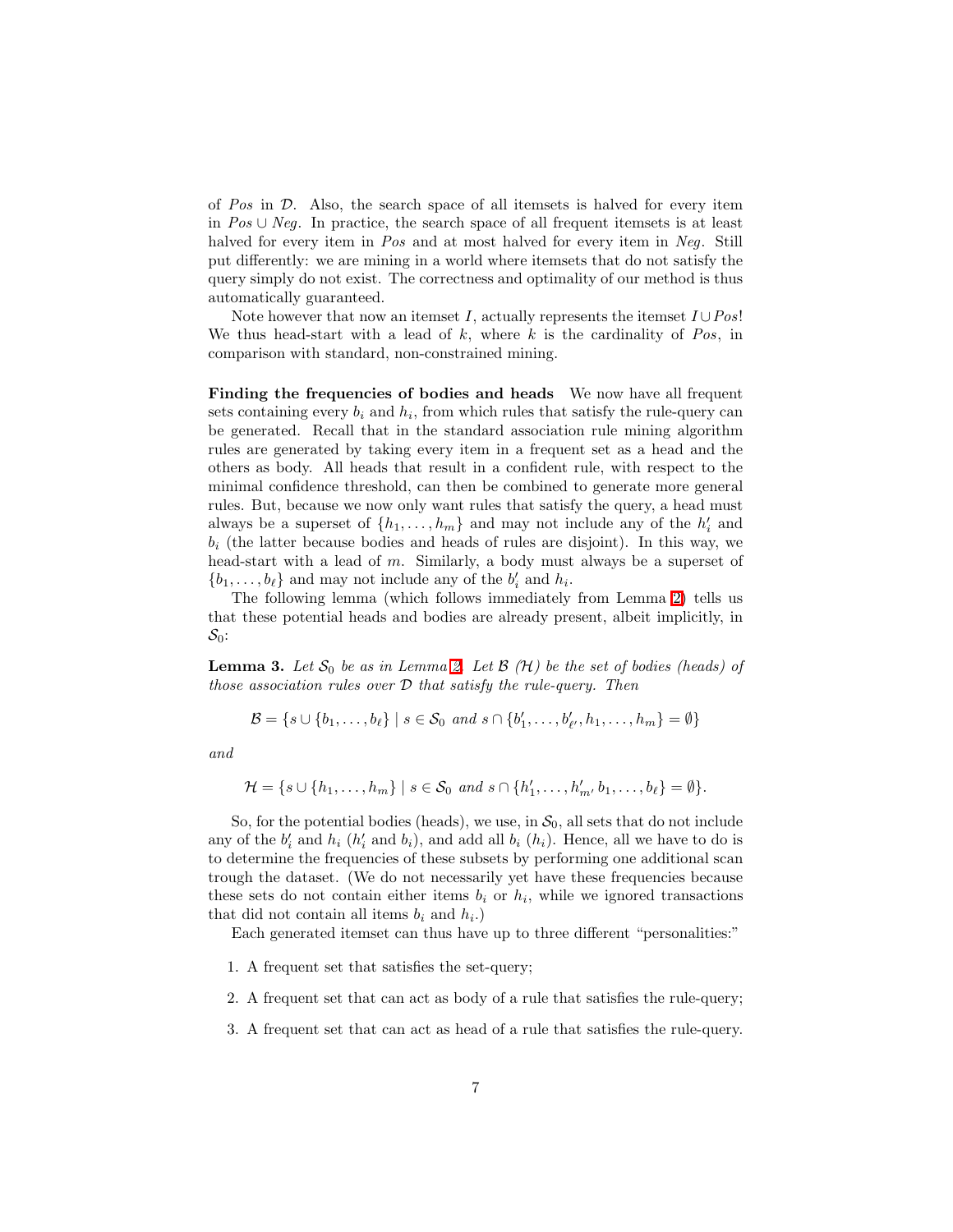Hence, we finally have at most three families of sets, i.e., those sets from which rules must be generated, the *rule-sets*  $(S_0$  with all  $b_i$  and  $h_i$  added); a family of possible bodies, the *body-sets*  $(S_0$  with all  $b_i$  added, minus all those sets that include any of the  $b'_i$  and  $h_i$ ); and yet another family of possible heads, the head-sets ( $S_0$  with all  $h_i$  added, minus all those sets that include any of the  $h'_i$  and  $b_i$ ). Note that the frequencies of the body-sets and head-sets need not necessarily to be recounted since their frequencies are equal to the frequencies of their corresponding sets in  $\mathcal{S}_0$  if the query consists of negated atoms only. We finally generate the desired association rules from the rule-sets, by looking for possible bodies and heads only within the body-sets and head-sets respectively, on condition that they have enough confidence.

Optimality Note that every rule-set, body-set, and head-set is needed to construct the rules potentially satisfying the rule-query so that these can be tested for confidence, and moreover, no other sets are ever needed. In this precise sense, our method is optimal.

Example 1. We illustrate our method with an example. Assume we are given the rule-query

Body(1) ∧ ¬Body(2) ∧ Head(3) ∧ ¬Head(4) ∧ ¬Body(5) ∧ ¬Head(5) ∧ support ≥ 1 ∧ confidence ≥ 50%.

We begin by converting it to the set-query

Set(1)  $\land$  Set(3)  $\land$  ¬Set(5)  $\land$  support ≥ 1.

Hence  $Pos = \{1,3\}$  and  $Neg = \{5\}$ . Consider a database consisting of the three transactions  $\{2, 3, 5, 6, 9\}, \{1, 2, 3, 5, 6\}$  and  $\{1, 3, 4, 8\}$ . We ignore the first transaction because it is not a superset of Pos . We remove items 1 and 3 from the second transaction because they are in Pos , and we also remove 5 because it is in Neg. We only remove items [1](#page-8-0) and 3 from the third transaction. Table 1 shows the itemsets that result from the mining algorithm after reading, according to Lemma [1](#page-4-1) and [2,](#page-5-0) the two resulting transactions. For example, the itemset  ${4, 8}$  actually represents the set  ${1, 3, 4, 8}$ . It also represents a potential body, namely  $\{1, 4, 8\}$ , but it does not represent a head, because it includes item 4, which must not be in the head according to the given rule-query. As another example, the empty set now represents the set  $\{1,3\}$  from which a rule can be generated. It also represents a potential body and a potential head.

#### 4.2 Boolean Queries

Assume now given a rule-query that is an arbitrary Boolean combination of atomic conditions. We can put it in disjunctive normal form and then generate all frequent itemsets for every disjunct (which is a conjunction) in parallel by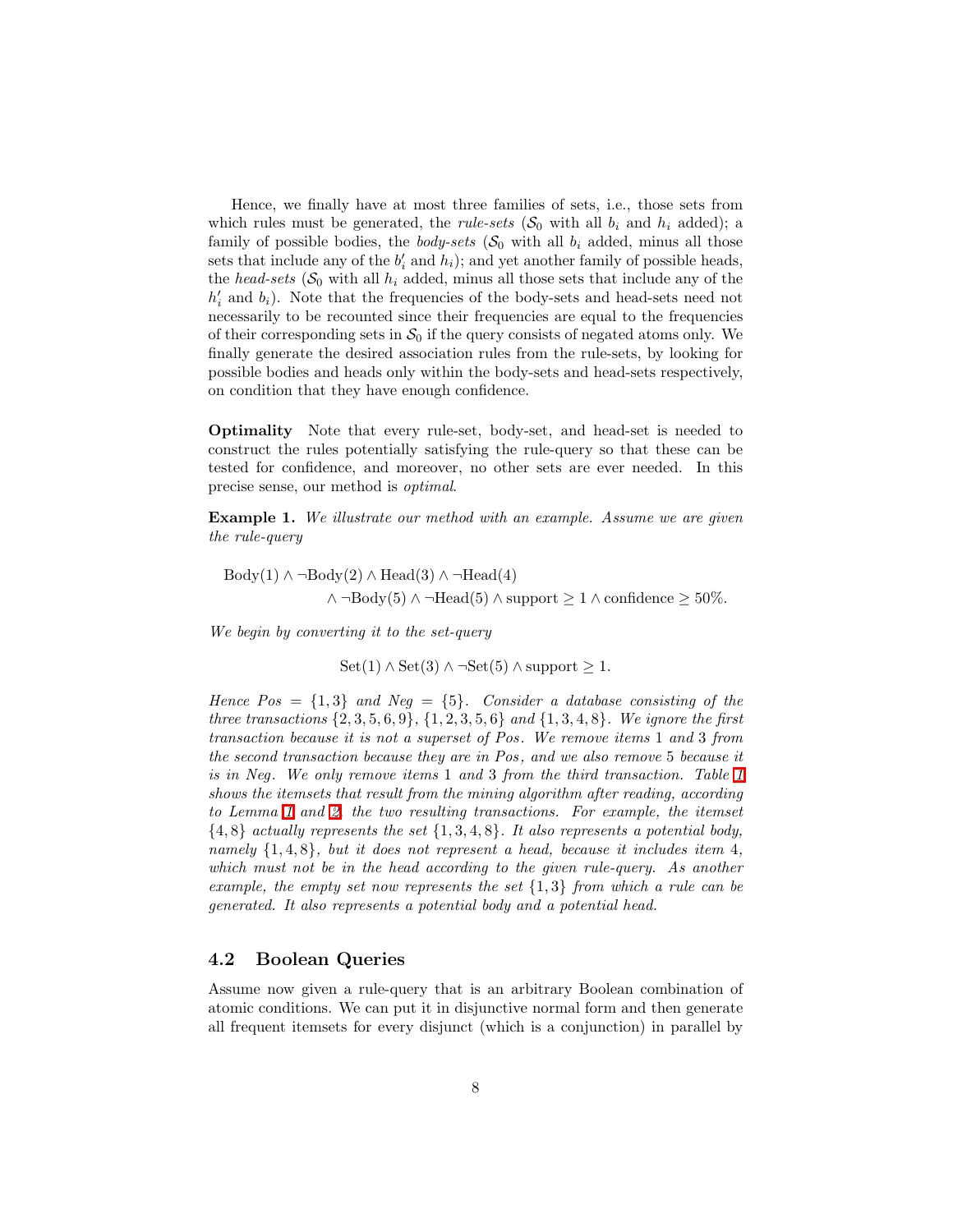| $S_0$      |                  |             |               |
|------------|------------------|-------------|---------------|
|            | $\{1,3\}$        | {1          | $\{3\}$       |
| ∤2         | $\{1, 2, 3\}$    |             | $\{2,3\}$     |
| ₹4         | $\{1, 3, 4\}$    | $\{1,4\}$   |               |
| ł6         | $\{1, 3, 6\}$    | $\{1,6\}$   | $\{3,6\}$     |
| 88         | $\{1,3,8\}$      | $\{1, 8\}$  | $\{3, 8\}$    |
| $\{2,6$    | $\{1, 2, 3, 6\}$ |             | $\{2, 3, 6\}$ |
| $\cdot$ 4, | $\{1, 3, 4, 8\}$ | $\{1, 4, 8$ |               |

<span id="page-8-0"></span>Table 1: An example of generated sets, which can represent a frequent set, as well as a body, as well as a head

feeding every transaction of the database to every disjunct, and processing them there as described in the previous subsection.

However, this approach is a bit simplistic, as it might generate some sets and rules multiple times. For example, consider the following query:  $Body(1) \vee$  $Body(2)$ . If we convert it to its corresponding set-query (disjunct by disjunct), we get  $Set(1) \vee Set(2)$ . Then, we would generate for both disjuncts all supersets of  $\{1, 2\}$ . We can avoid this problem by putting the set-query to *disjoint DNF*.<sup>1</sup> Then, no itemset can satisfy more than one set-disjunct. On the other hand this does not solve the problem of generating some rules multiple times. Consider the equivalent disjoint DNF of the above set-query:  $Set(1) \vee (Set(2) \wedge \neg Set(1)).$ The first disjunct thus contains the set  $\{1,2\}$  and all of its supersets. If we generate for every itemset all potential bodies and heads according to every rule-disjunct, both rule-disjuncts will still generate all rules with the itemset {1, 2} in the body. The easiest way to avoid this problem is to put already the rule-query in disjoint DNF. Obviously, this does not mean its corresponding set-query is also in disjoint DNF, and hence, we still have to put it in disjoint DNF.

After all sets have been generated according to the set-query, we still have to generate all rules according to the rule-query. This can be done for every rule-disjunct (which is a conjunction) in parallel after some modifications to the algorithm described in the previous subsection.

Indeed, a single set-disjunct can now contain sets from which rules can be generated satisfying several rule-disjuncts. Hence, a set generated in one setdisjunct has now possibly even more personalities. More specifically, it can possibly represent for every rule disjunct a set from which rules can be generated, a body of a such a rule and a head of such a rule. We illustrate this with the rule-query given in the previous paragraph.

Example 2. Assume we are given the rule-query

 $Body(1) \wedge (Body(2) \vee Head(2)).$ 

<sup>&</sup>lt;sup>1</sup>In disjoint DNF, the conjunction of any two disjuncts is unsatisfiable. Any boolean expression has an equivalent disjoint DNF.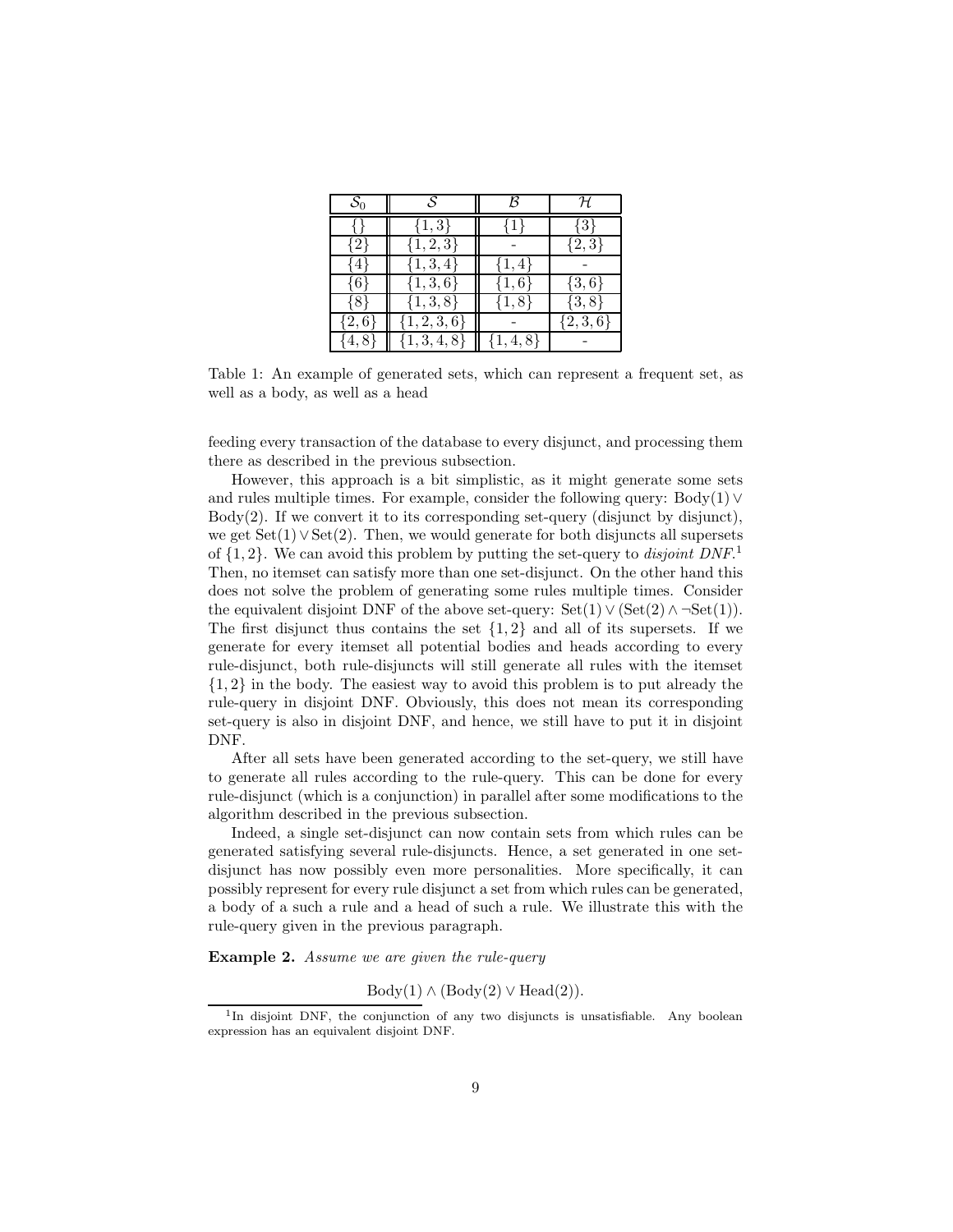In disjoint DNF, this gives

#### $(Body(1) \wedge Body(2)) \vee (Body(1) \wedge Head(2)).$

Converted to its corresponding set-query in disjoint DNF, we get

 $Set(1) \wedge Set(2).$ 

Obviously, this single set-disjunct contains sets from which rules satisfying the first rule-disjunct can be generated. Following the methodology described in the previous subsection, this means we still have to count the frequencies of all these sets without item 1 and item 2 included, since they will occur as heads in the rules satisfying the first rule disjunct. But now, the set-disjunct also contains sets from which rules satisfying the second rule-disjunct can be generated. Hence, we still have to count the frequencies of the generated sets with item 1 included, which can serve as bodies for the rules satisfying the second rule-disjunct, and the sets with item 2 included, which can serve as heads.

Until now, we have disregarded the possible presence of negated thresholds in the queries, which can come from the conversion to disjoint DNF, or from the user himself. In the latter case, it would not be possible to exploit this constraint in an Apriori-like algorithm, because it is an essentially bottom-up algorithm. Algorithms that generate sets also in a top-down strategy could exploit this constraint. Another source for negated thresholds is the conversion from the user's query to a Disjoint DNF formula. Before we discuss this, we first have to explain how we are going to convert a given formula to disjoint DNF.

We first put the Boolean expression  $\phi$  in DNF, obtaining an expression of the form  $\phi_1 \vee \phi_2 \vee \cdots \vee \phi_n$ , in which  $\phi_i$  is a conjunction of atomic conditions or their negations. Of course, any two of these disjuncts may not be disjoint. A good way to obtain a disjoint DNF is to add to every disjunct  $\phi_i$  the negated disjuncts  $\phi_i$  with  $j < i$ . We thus become the equivalent formula  $\phi_1 \vee (\phi_2 \wedge \neg \phi_1) \vee$  $\cdots \vee (\phi_n \wedge \neg \phi_{n-1} \wedge \cdots \wedge \neg \phi_1)$  in which all disjuncts are pairwise disjoint. Our problem is not yet solved, because our formula is not even in DNF anymore. We thus still will have to convert every disjunct on itself to disjoint DNF. For example, take  $(\phi_2 \land \neg \phi_1)$  with  $\phi_1 \equiv p_1 \land p_2 \land \cdots \land p_\ell$  in which  $p_i$  is an atomic condition or its negation. The disjunct thus becomes  $(\phi_2 \land \neg p_1) \lor (\phi_2 \land p_1 \land \phi_2)$  $\neg p_2$ )  $\vee \cdots \vee (\phi_2 \wedge p_1 \wedge p_2 \wedge \cdots \wedge p_{\ell-1} \wedge \neg p_{\ell})$ , which is in disjoint DNF.

An example showing that negated thresholds can be introduced in this process, is the following.

**Example 3.** Assume we are given the rule-query

 $(Body(1) \wedge support \ge 10) \vee (Body(2) \wedge support \ge 5).$ 

As equivalent disjoint DNF, we obtain

$$
(\text{Body}(1) \land \text{support} \ge 10) \lor (\text{Body}(2) \land \text{support} \ge 5 \land \neg \text{Body}(1))
$$

$$
\lor (\text{Body}(2) \land \text{support} \ge 5 \land \text{Body}(1) \land \text{support} < 10).
$$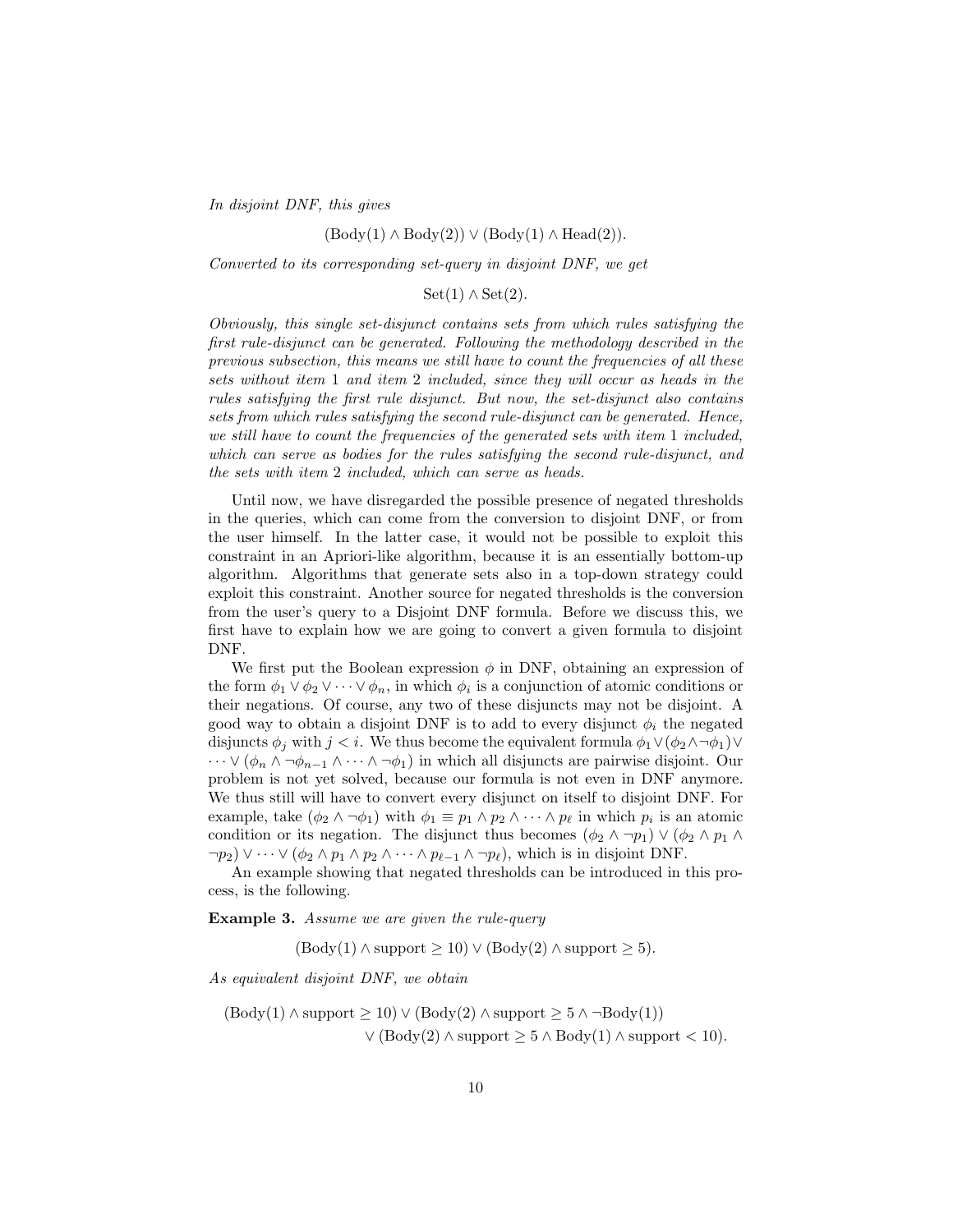| Data set           | $\#\text{Items}$ | #Transactions | MinSup       | It's | Time   |
|--------------------|------------------|---------------|--------------|------|--------|
| T40I10D100K        | 1 0 0 0          | 100000        | 700          | 1 Q  | 1 700s |
| mushroom           | 120              | 8 1 2 4       | 813          |      | 663s   |
| BMS-Webview-1      | 498              | 59602         | 36           | 15   | 86s    |
| $_{\text{basket}}$ | $13\,103$        | 41373         | $\mathbf{G}$ |      | 43s    |

<span id="page-10-0"></span>Table 2: Data set Characteristics

Notice the maximal support threshold in the last disjunct, which is needed to avoid generating itemsets satisfying Body(2)  $\land$  support  $\geq 10 \land$  Body(1) which are already generated by the first disjunct.

Negated support thresholds can be avoided however. After putting the user's formula in DNF, but before putting the DNF in disjoint DNF, we sort all disjuncts on their support threshold, in ascending order. This guarantees that the conversion to disjoint DNF does not introduce any negated support thresholds.

Note that we cannot avoid negated *confidence* thresholds at the same time: we have already sorted on support, and thus cannot sort anymore on confidence at the same time. Since we are here already in phase 2, it is less of an efficiency issue to just ignore maximal confidence thresholds.

Furthermore, if a set-disjunct (rule-disjunct) consists of nothing but a negated support (confidence) threshold, we can of course easily switch the generation algorithm and generate the candidate sets (heads) in a top-down manner.

#### 4.3 Experiments

For our experiments, we have implemented an extensively optimized version of the Apriori algorithm, equipped with the querying optimizations as described in the previous sections.

We have experimented using three real data sets, of which two are publicly available and one synthetic data set generated by the program provided by the Quest research group at IBM Almaden [\[3\]](#page-18-3). The mushroom data set contains characteristics of various species of mushrooms, and was originally obtained from the UCI repository of machine learning databases [\[4\]](#page-18-4). The BMS-WebView-1 data set contains several months worth of click-stream data from an e-commerce web site, and is made publicly available by Blue Martini Software [\[17\]](#page-19-9). The basket data set contains transactions from a Belgian retail store, but can unfortunately not be made publicly available. Table [2](#page-10-0) shows the number of items and the number of transactions in each data set. The table additionally shows the minimal support threshold we used in our experiments for each data set, together with the resulting number of iterations and the time (in seconds) which the Apriori algorithm needed to find all frequent patterns.

For each data set, we generated 100 random Boolean queries consisting of at most three atomic conditions. Figure [1](#page-11-1) shows the improvement on the performance of the algorithm exploiting the constraints. The y-axis shows the time needed for the algorithm exploiting our queries, relative to the time needed with-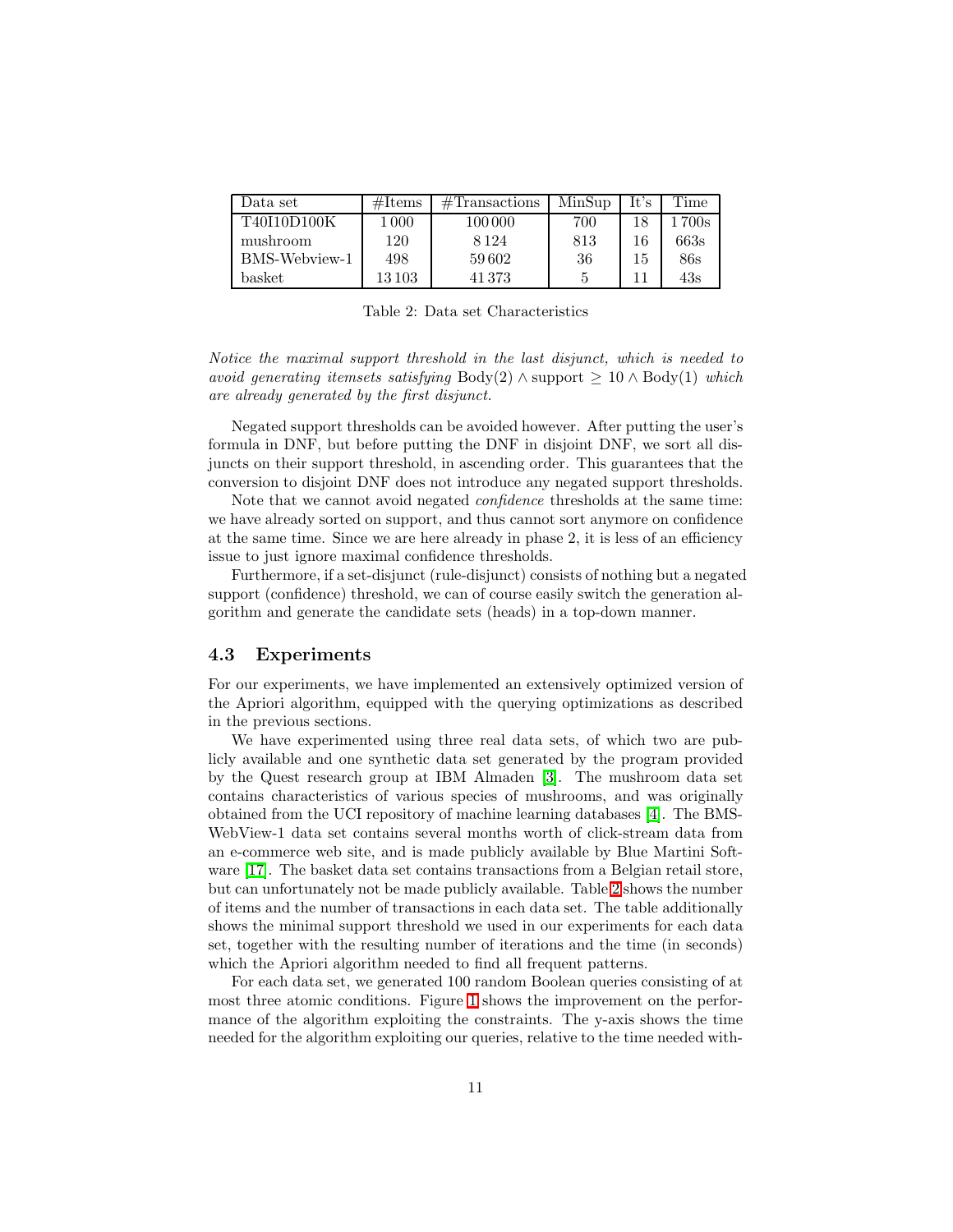

<span id="page-11-1"></span>Figure 1: Improvement after exploiting constraints.

out exploiting the queries. The x-axis shows the number of patterns satisfying the given query, relative to the total number of patterns. As can be seen, the time needed to generate all frequent sets and association rules is proportional to the restrictiveness of the constraints. Notice that the proportionality factor is 1.

# <span id="page-11-0"></span>5 Interactive Mining

#### 5.1 Integrated Querying or Post-Processing?

In the previous section, we have seen a way to integrate constraints tightly into the mining of association rules. We call this integrated querying. At the other end of the spectrum we have *post-processing*, where we perform standard, nonconstrained mining, save the resulting itemsets and rules, and then query those results for the constraints.

Integrated querying has the following two obvious advantages over post-processing:

- 1. Answering one single data mining query using integrated querying is much more efficient than answering it using post-processing.
- 2. It is well known that, by setting parameters such as minimal support too low, or by the nature of the data, association rule mining can be infeasible simply because of a combinatorial explosion involved in the generation of rules or frequent itemsets. Under such circumstances, of course, post-processing is infeasible as well; yet, integrated querying can still be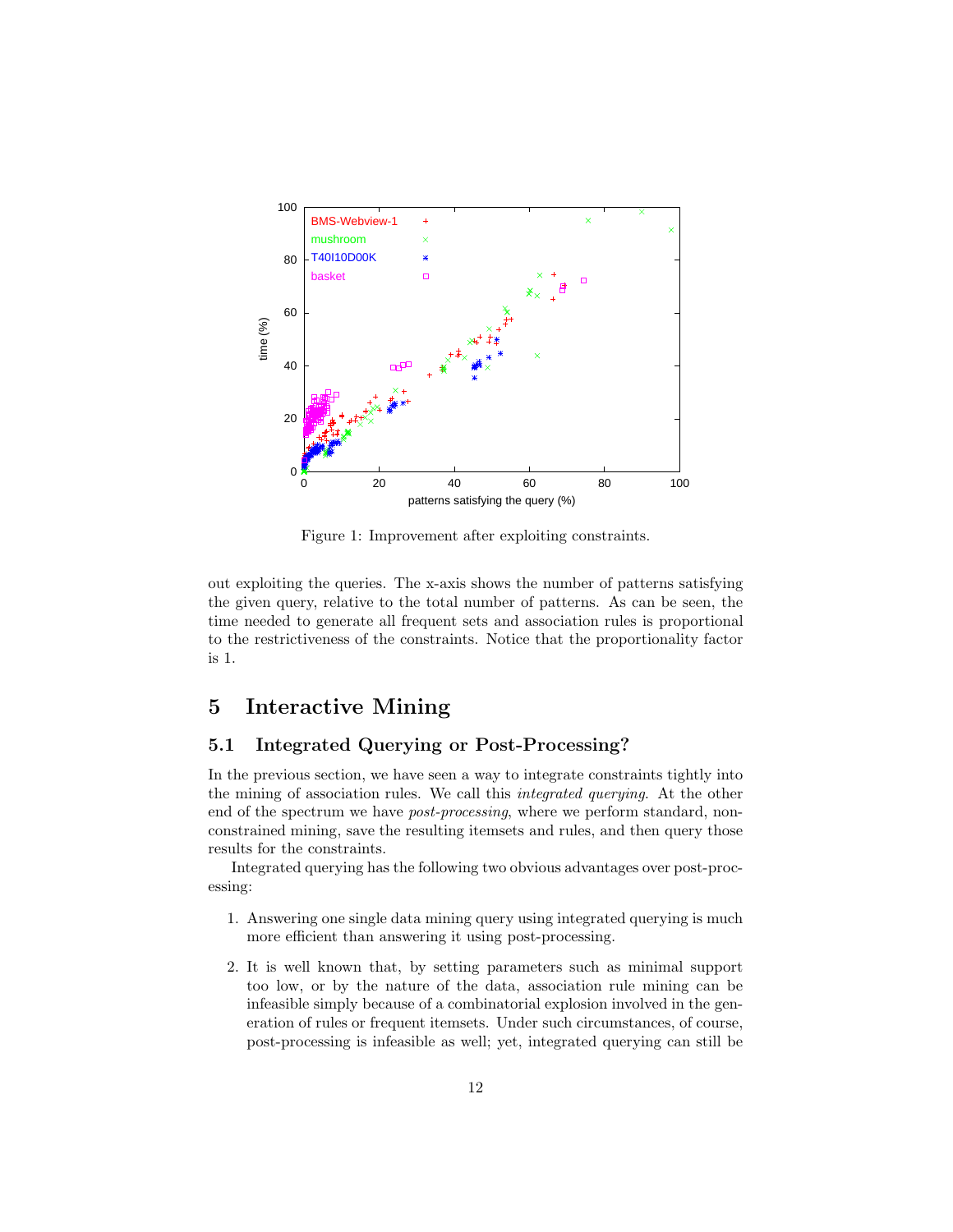executed, if the query conditions can be effectively exploited to reduce the number of itemsets and rules from the outset.

However, as already mentioned in the Introduction, data mining query language environments must support an interactive, iterative mining process, where a user repeatedly issues new queries based on what he found in the answers of his previous queries. Now consider a situation where minimal support requirements and data set particulars are favorable enough so that post-processing is not infeasible to begin with. Then the global, non-constrained mining operation, on the result of which the querying will be performed by post-processing, can be executed once and its result materialized for the remainder of the data mining session.

In that case, if the session consists of, say, 20 data mining queries, these 20 queries amount to standard retrieval queries on the materialized mining results. In contrast, answering every single of the 20 queries by integrated querying will involve at least 20, and often many more, passes over the data, as each query involves a separate mining operation. Also, several queries could have a nonempty intersection, such that a lot of work is repeated several times. Hence, the total time needed to answer the integrated queries is guaranteed to grow beyond the post-processing total time.

The naively conceived advantages of integrated querying over post-processing become much less clear now. Indeed, if the number of data mining queries issued by the user is large enough, then the post-processing approach clearly outperforms the integrated querying approach. We have performed several experiments on the data sets described in the previous section which all confirmed this predicted effect. However, for the post-processing approach, we only materialized all frequent itemsets since the time needed to generate all association rules that satisfy the query turned out to be as fast as finding all such rules from the materialized results. Figure [2](#page-13-0) shows the total time needed for answering up to 20 different queries on the BMS-Webview-1 data set. Since the time needed to generate all association rules is the same for both approaches, we only recorded the time to generate all itemsets that were needed to generate all association rules. The queries were randomly generated, only those queries with an empty output were replaced, but all used the same support threshold as was used for the initial mining operation of the post-processing approach. As can be seen, the cut-off point from where the post-processing approach outperforms the integrated querying approach occurs already after the eighth query.

#### 5.2 Incremental Querying: Basic Approach

From the above discussion it is clear that we should try to combine the advantages of integrated querying and post-processing. We now introduce such an approach, which we call incremental querying.

In the incremental approach, all itemsets that result from every posed query, as well as all intermediate generated itemsets, are stored into a cache. Initially,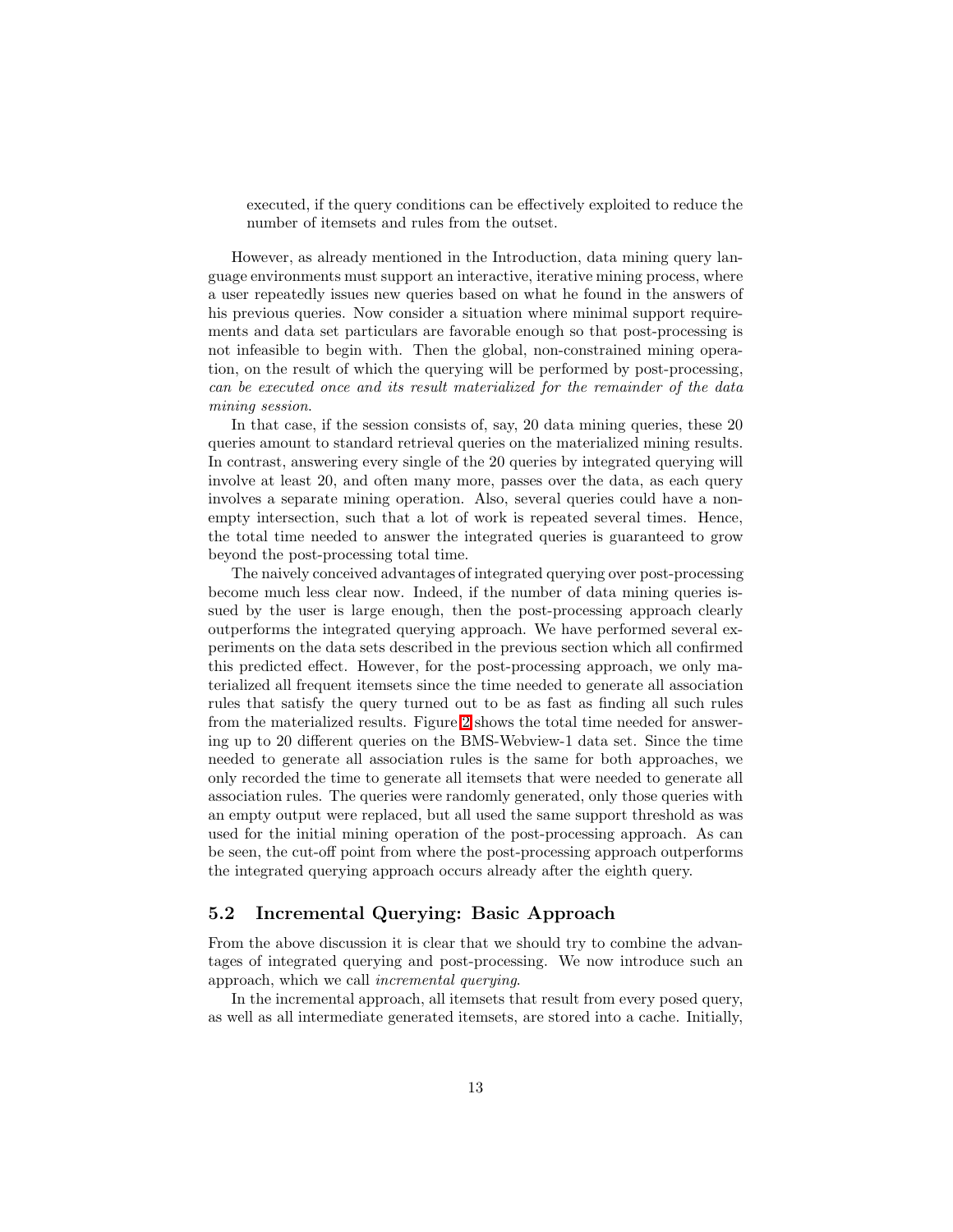

<span id="page-13-0"></span>Figure 2: Integrated querying versus post-processing.

when the user issues his first query, nothing has been mined yet, and thus we answer it using integrated querying.

Every subsequent query is first converted to its corresponding rule- and setquery in disjoint DNF. For every disjunct in the set-query, the system adds all currently cached itemsets that satisfy the disjunct to the data structure holding itemsets, that is used for mining that disjunct, as well as all of its subsets that satisfy the disjunct (note that these subsets may not all be cached; if they are not, we have to count their supports during the first scan through the data set). We also immediately add all candidate itemsets.

If no new candidate itemsets can be generated, which means that all necessary itemsets were already cached, we are done. However, if this is not the case, we can now begin our queried mining algorithm with the important generalization that in each iteration, candidate itemsets of different cardinalities are now generated. In order for this to work, candidate itemsets that turn out to be infrequent must be kept such that they are not regenerated in later iterations. This generalization was first used by Toivonen in his sampling algorithm [\[26\]](#page-20-8).

Caching all generated itemsets gives us another advantage that can be exploited by the integrated querying algorithm. Consider a set-query stating that items 1 and 2 must be in the itemsets. In the first iteration of the algorithm, all single itemsets are generated as candidate sets over the new data set  $\mathcal{D}_0$ (cf. Section [4.1\)](#page-4-2). We explained that these single itemsets actually represent supersets of  $\{1, 2\}$ . Normally, before we generate a candidate itemset, we check if all of its subsets are frequent. Of course, this is impossible if these subsets do not even exist in  $\mathcal{D}_0$ . Now, however, we can check in the cache for a subset with too low support; if we find this, we avoid generating the candidate.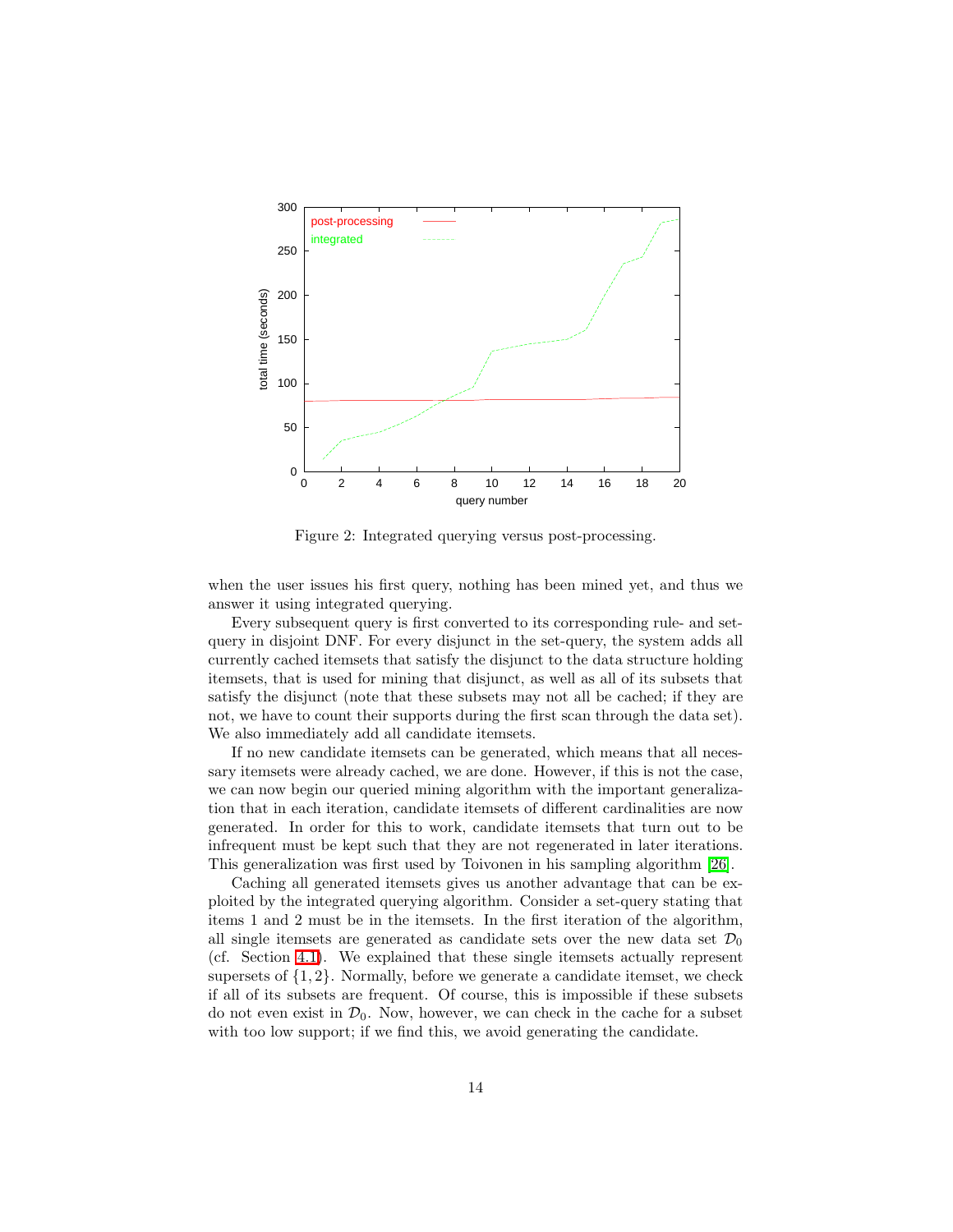We thus obtain an algorithm which reuses previously generated itemsets as if they had been generated in previous iterations of the algorithm. We are optimal in the sense that we never generate and test itemsets that were generated before. For rule generation, we again did not cache the results, but in stead generated all association rules when needed for the same reasons as explained in the previous section.

In the worst case, the cached results do not contain anything that can be reused for answering a query, and hence the time needed to generate the itemsets and rules that satisfy the query is equal to the time needed when answering that query using the integrated querying approach. In the best case, all requested itemsets are already cached, and hence the time needed to find all itemsets and rules that satisfy the query is equal to the time needed for answering that query using post-processing. In the average case, part of the needed itemsets are cached and will then be used to speed up the integrated querying approach. If the time gained by this speedup is more than the time needed to find the reusable sets, then the incremental approach will always be faster than the integrated querying approach. In the limit, all itemsets will be materialized, and hence all subsequent queries will be answered using post-processing.

#### 5.3 Incremental Querying: Overhead

Could it be that the time gained by the speedup in the integrated querying approach is less than the time needed to find and reuse the reusable itemsets? This could happen when a lot of itemsets are already cached, but almost none of them satisfy the constraints. It is also possible that the reusable itemsets give only a marginal improvement. We can however counter this phenomenon by estimating what is currently cached, as follows.

We keep track of a set-query  $\phi_{sets}$  which describes the stored sets. This query is initially *false*. Given a new query (rule-query)  $\psi$ , the system now goes through the following steps: (step 1 was described in Section [4.1\)](#page-4-2)

- 1. Convert the rule-query  $\psi$  to the set-query  $\phi$
- 2.  $\phi_{mine} := \phi \wedge \neg \phi_{sets}$
- 3.  $\phi_{sets} := \phi_{sets} \vee \phi$

After this, we perform:

- 1. Generate all frequent sets according to  $\phi_{mine}$ , using the basic incremental approach.
- 2. Retrieve all cached sets satisfying  $\phi \wedge \neg \phi_{mine}$ .
- 3. Add all needed subsets that can serve as bodies or heads.
- 4. Generate all rules satisfying  $\psi$ .

Note that the query  $\phi_{mine}$  is much more specific than the original query  $\phi$ . We thus obtain a speedup, because we have shown in Section [4](#page-4-0) that the speed of integrated querying is proportional to the restrictiveness of the query.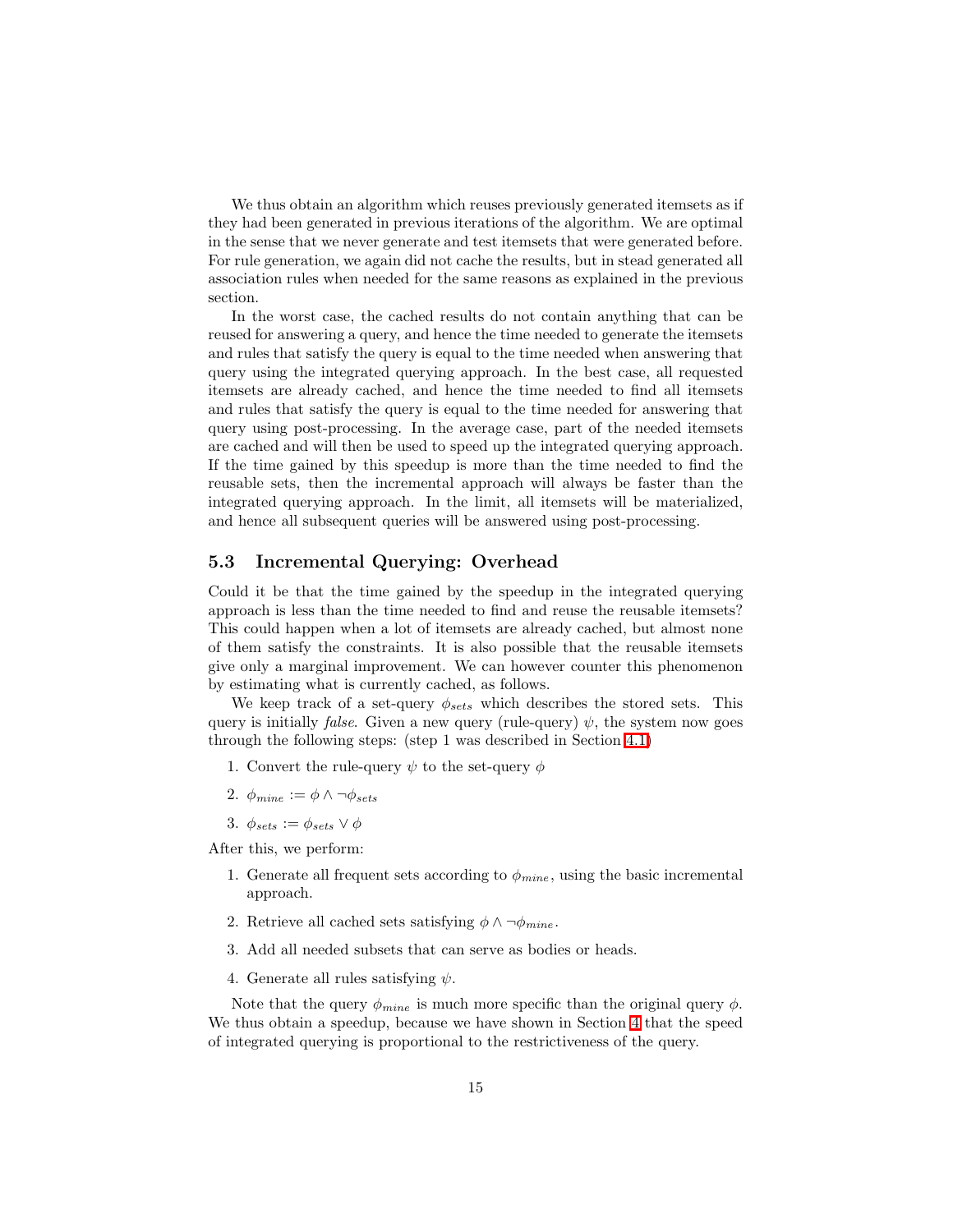#### 5.4 Avoiding Exploding Queries

The improvement just described incurs a new problem. The formula  $\phi_{sets}$  becomes longer with the session. When, given the next query  $\phi$ , we mine for  $\phi \wedge \neg \phi_{sets}$ , and convert this to disjoint DNF which could explode.

To avoid this, consider  $\phi_{sets}$  in DNF:  $\phi_1 \vee \cdots \vee \phi_n$ . Instead of the full query  $\phi \wedge \neg \phi_{sets}$ , we are going to use a query  $\phi \wedge \neg \phi'_{sets}$ , where  $\phi'_{sets}$  is obtained from  $\phi_{sets}$  by keeping only the least restrictive disjuncts  $\phi_i$  (their negation will thus be most restrictive). In this way  $\phi \wedge \neg \phi'_{sets}$  is kept short.

But how do we measure restrictiveness of a  $\phi_i$ ? Several heuristics come to mind. A simple one is to keep for each  $\phi_i$  the number of cached sets that satisfy it. These numbers can be maintained incrementally.

#### 5.5 Experiments

For each data set described in Section [4](#page-4-0) we experimented with a session of 100 queries using the integrated querying approach, the post-processing approach and the incremental approach. Again, the queries used for the sessions where randomly generated. Figure [3](#page-17-0) shows the evolution of the sessions in time. For all four sessions, the cut-off point where the integrated querying approach loses against the post-processing approach is the same for the incremental querying approach since not enough itemsets could be reused before that. Except for the mushroom data set, the incremental approach starts paying off after the twentieth query. Nevertheless, the reuse of previous results does not improve the performance enough for the incremental approach. Indeed, the incremental approach will always need some time to fetch all pre-generated itemsets and it will try to generate some more. However, as can be seen, the incremental approach shows a significant improvement on the integrated querying approach. Only for the mushroom data set, the cut-off point occurs at the fifth query, and almost all itemsets have been generated after the eighteenth query. As can be seen, the performance of the post-processing approach is very good compared to the other approaches. Nevertheless, if we still lowered the support thresholds, the post-processing approach becomes unfeasible to begin with, due to an overload of frequent itemsets. In that case, the integrated and incremental approach are still feasible and perform very similar as in the presented experiments.

### <span id="page-15-0"></span>6 Conclusions

This study revealed several insights into the association rule mining problem. First, due to recent advances on association rule mining algorithms, the performance has been significantly improved, such that the advantages of integrating constraints into the mining algorithm suddenly become less clear. Indeed, we showed that as long mining without any constraints is feasible, that is, if the number of frequent itemsets does not reach a huge amount, the total time spent to query the frequent itemsets and confident association rules becomes less after a certain amount of queries, compared to integrated querying, in which every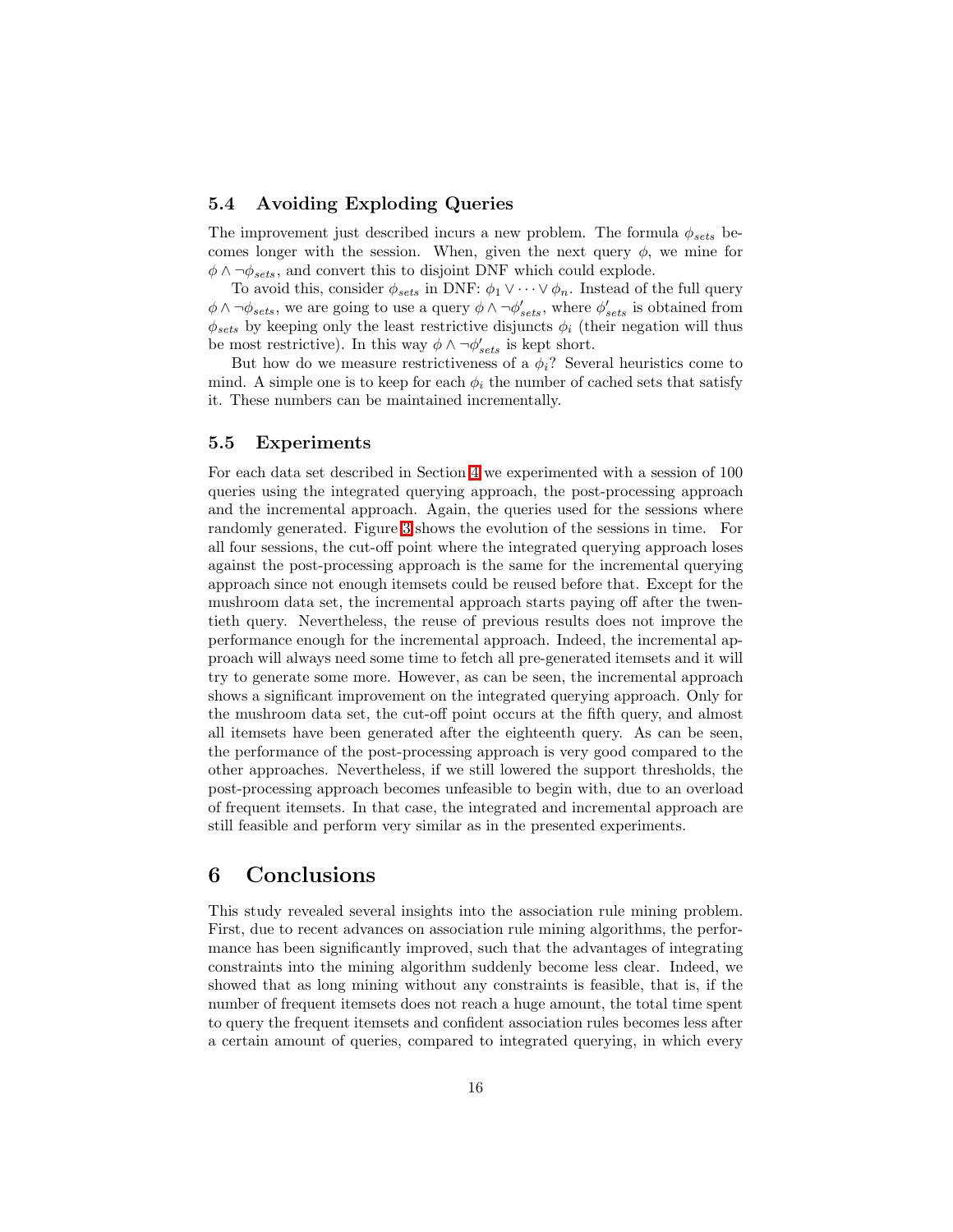

(a) basket



(b) BMS-Webview-1

Figure 3: Actual and estimated number of candidate patterns.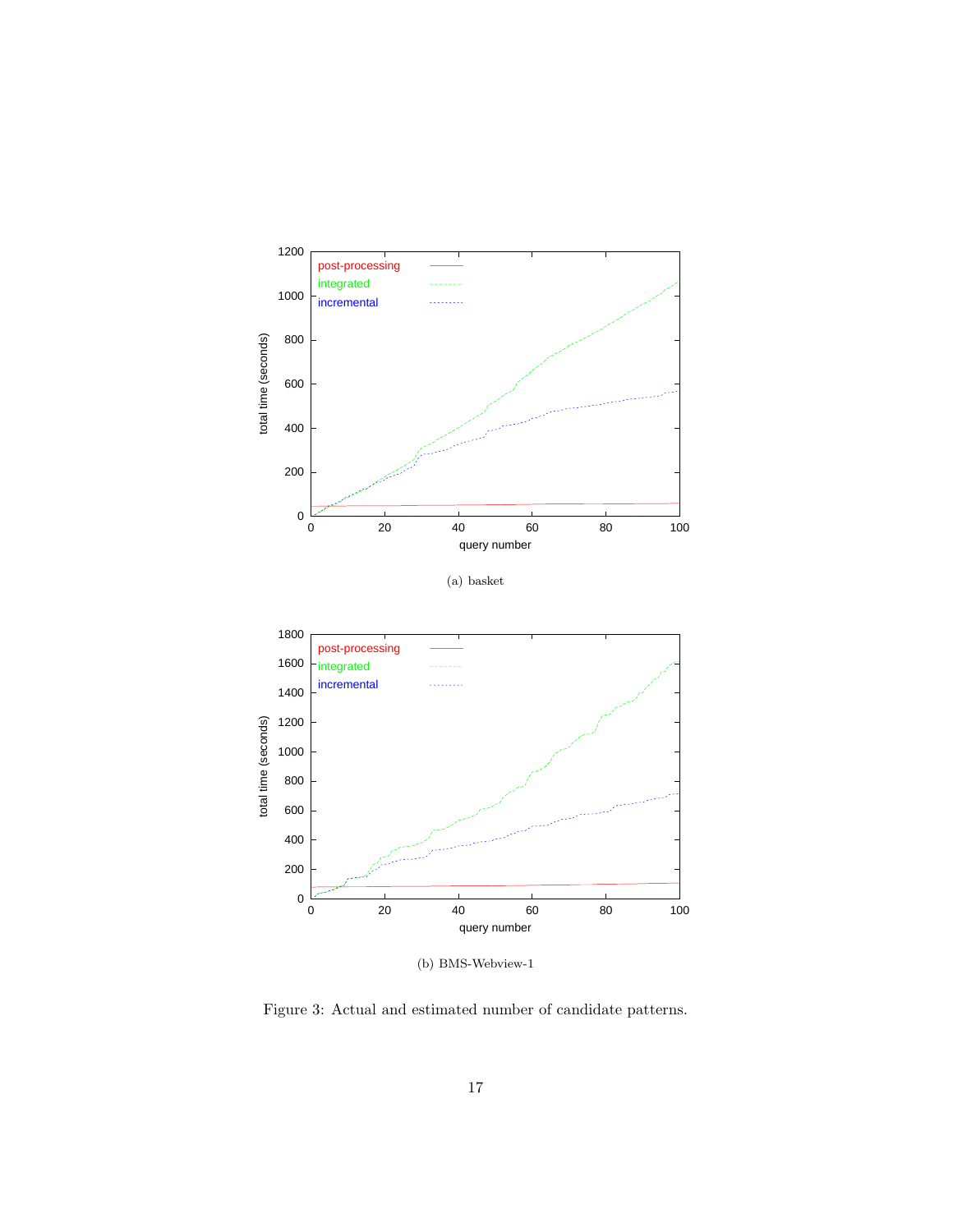

(d) mushroom

<span id="page-17-0"></span>Figure 3: Actual and estimated number of candidate patterns.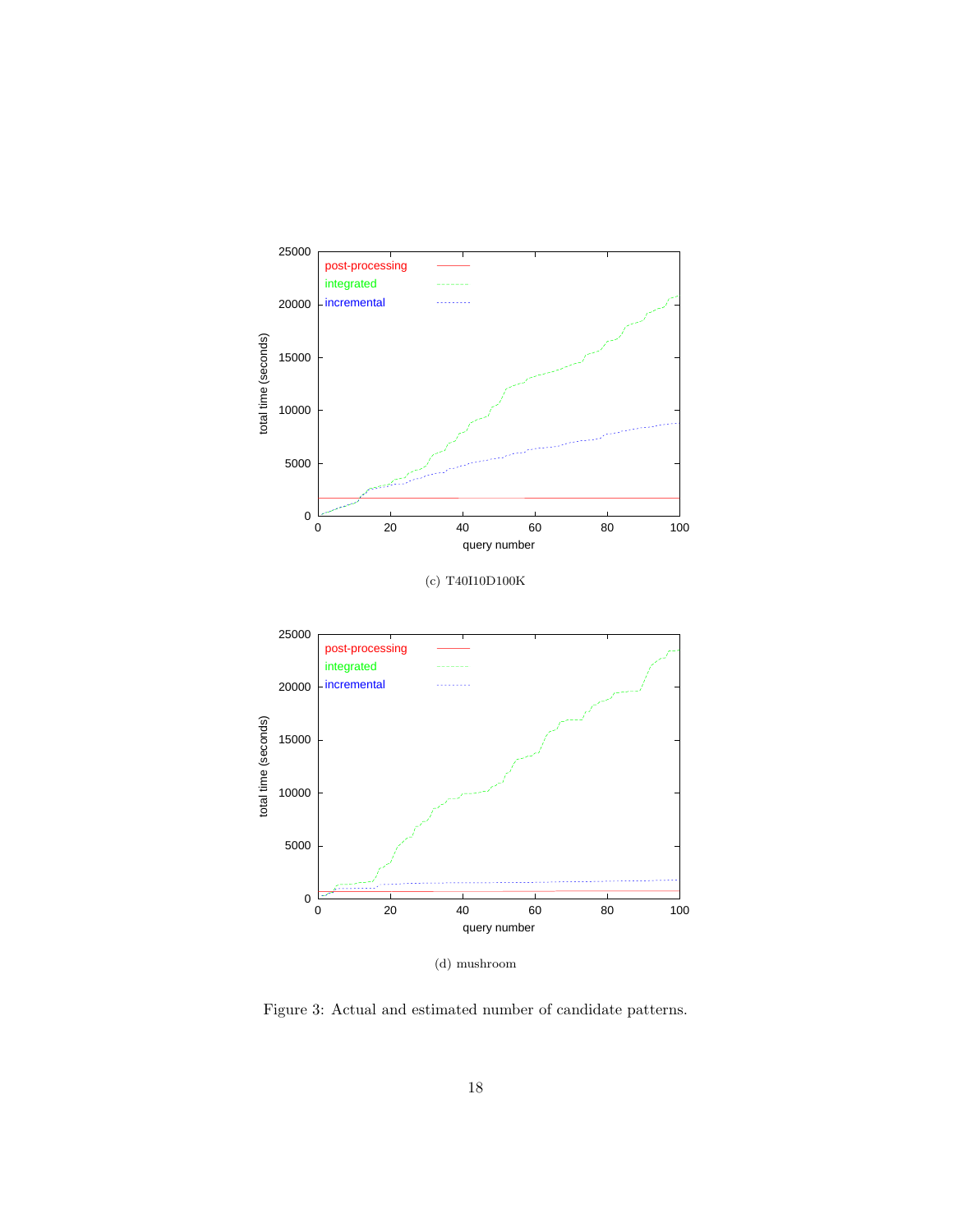query is pushed into the mining algorithm. The incremental approach still improves the integrated approach by reusing as much previously generated results as possible. If the cut-off point would lie beyond the number of queries in which the user is interested, the incremental approach is obviously the best choice to use.

Of course, if the user is interested is some frequent itemsets and association rules which have very low frequencies, and hence mining without any constraints becomes infeasible, the incremental approach can still be performed.

Also note, that if a user is still interested in all frequent sets and association rules, but mining without constraints is infeasible, our queries can be used to divide the task over several runs, without spending much more time. For example, one can ask different queries of which the disjunction still gives all sets and rules. Essentially, this technique forms the basis of the well known Eclat [\[27\]](#page-20-9) and FP-growth algorithms [\[10\]](#page-19-8).

# Acknowledgement

We wish to thank Blue Martini Software for contributing the KDD Cup 2000 data, the machine learning repository librarians Catherine Blake and Chris Mertz for providing access to the mushroom data, and Tom Brijs for providing the Belgian retail market basket data.

# <span id="page-18-1"></span>References

- [1] R. Agrawal, T. Imielinski, and A.N. Swami. Mining association rules between sets of items in large databases. In P. Buneman and S. Jajodia, editors, Proceedings of the 1993 ACM SIGMOD International Conference on Management of Data, volume 22:2 of SIGMOD Record, pages 207–216. ACM Press, 1993.
- <span id="page-18-2"></span>[2] R. Agrawal, H. Mannila, R. Srikant, H. Toivonen, and A.I. Verkamo. Fast discovery of association rules. In Fayyad et al. [\[6\]](#page-18-5), pages 307–328.
- <span id="page-18-3"></span>[3] R. Agrawal and R. Srikant. Quest Synthetic Data Generator. IBM Alamaden Research Center, <http://www.almaden.ibm.com/cs/quest/syndata.html>.
- <span id="page-18-4"></span>[4] C.L. Blake and C.J. Merz. *UCI Repository of machine learning databases*. University of California, Irvine, Dept. of Information and Computer Sciences, <http://www.ics.uci.edu/~mlearn/MLRepository.html>, 1998.
- <span id="page-18-0"></span>[5] U.M. Fayyad, G. Piatetsky-Shapiro, and P. Smyth. From data mining to knowledge discovery: An overview. In Fayyad et al. [\[6\]](#page-18-5), pages 1–34.
- <span id="page-18-5"></span>[6] U.M. Fayyad, G. Piatetsky-Shapiro, P. Smyth, and R. Uthurusamy, editors. Advances in Knowledge Discovery and Data Mining. MIT Press, 1996.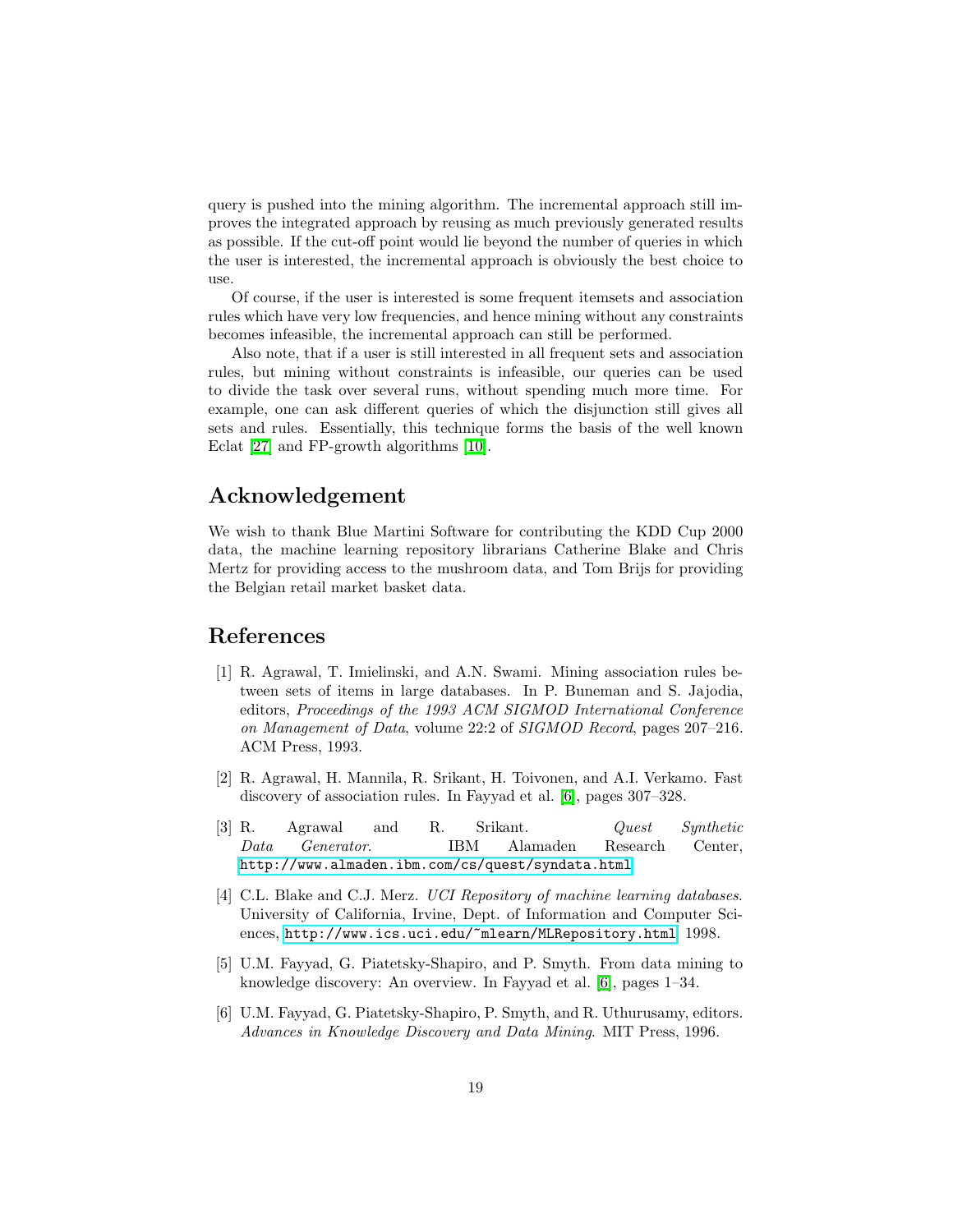- <span id="page-19-5"></span>[7] G. Grahne, L.V.S. Lakshmanan, and X. Wang. Efficient mining of constrained correlated sets. In Proceedings of the 16th International Conference on Data Engineering, pages 512–521. IEEE Computer Society, 2000.
- <span id="page-19-0"></span>[8] J. Han, Y. Fu, K. Koperski, W. Wang, and O. Zaiane. DMQL: A data mining query language for relational databases. Presented at SIGMOD'96 Workshop on Research Issues on Data Mining and Knowledge Discovery, 1996.
- <span id="page-19-1"></span>[9] J. Han, Y. Fu, W. Wang, et al. DBMiner: A system for mining knowledge in large relational databases. In E. Simoudis, J. Han, and U. Fayyad, editors, Proceedings of the Second International Conference on Knowledge Discovery and Data Mining, pages 250–255. AAAI Press, 1996.
- <span id="page-19-8"></span>[10] J. Han, J. Pei, and Y. Yin. Mining frequent patterns without candidate generation. In W. Chen, J.F. Naughton, and P.A. Bernstein, editors, Proceedings of the 2000 ACM SIGMOD International Conference on Management of Data, volume 29:2 of SIGMOD Record, pages 1-12. ACM Press, 2000.
- <span id="page-19-10"></span>[11] D. Heckerman, H. Mannila, and D. Pregibon, editors. Proceedings of the Third International Conference on Knowledge Discovery and Data Mining. AAAI Press, 1997.
- <span id="page-19-2"></span>[12] T. Imielinski and H. Mannila. A database perspective on knowledge discovery. Communications of the ACM, 39(11):58–64, 1996.
- <span id="page-19-3"></span>[13] T. Imielinski and A. Virmani. MSQL: A query language for database mining. Data Mining and Knowledge Discovery, 3(4):373–408, December 1999.
- <span id="page-19-7"></span>[14] B. Jeudy and J-F. Boulicaut. Using condensed representations for interactive association rule mining. In T. Elomaa, H. Mannila, and H. Toivonen, editors, Proceedings of the 6th European Conference on Principles of Data Mining and Knowledge Discovery, volume 2431 of Lecture Notes in Computer Science, pages 225–236. Springer, 2002.
- <span id="page-19-6"></span>[15] R.J. Bayardo Jr., R. Agrawal, and D. Gunopulos. Constraint-based rule mining on large, dense data sets. In Proceedings of the 15th International Conference on Data Engineering, pages 188–197. IEEE Computer Society, 1999.
- <span id="page-19-4"></span>[16] Y. Kambayashi, M.K. Mohania, and A.M. Tjoa, editors. Proceedings of the Second International Conference on Data Warehousing and Knowledge Discovery, volume 1874 of Lecture Notes in Computer Science. Springer, 2000.
- <span id="page-19-9"></span>[17] R. Kohavi, C. Brodley, B. Frasca, L. Mason, and Z. Zheng. KDD-Cup 2000 organizers' report: Peeling the onion. SIGKDD Explorations, 2(2):86–98, 2000. <http://www.ecn.purdue.edu/KDDCUP>.